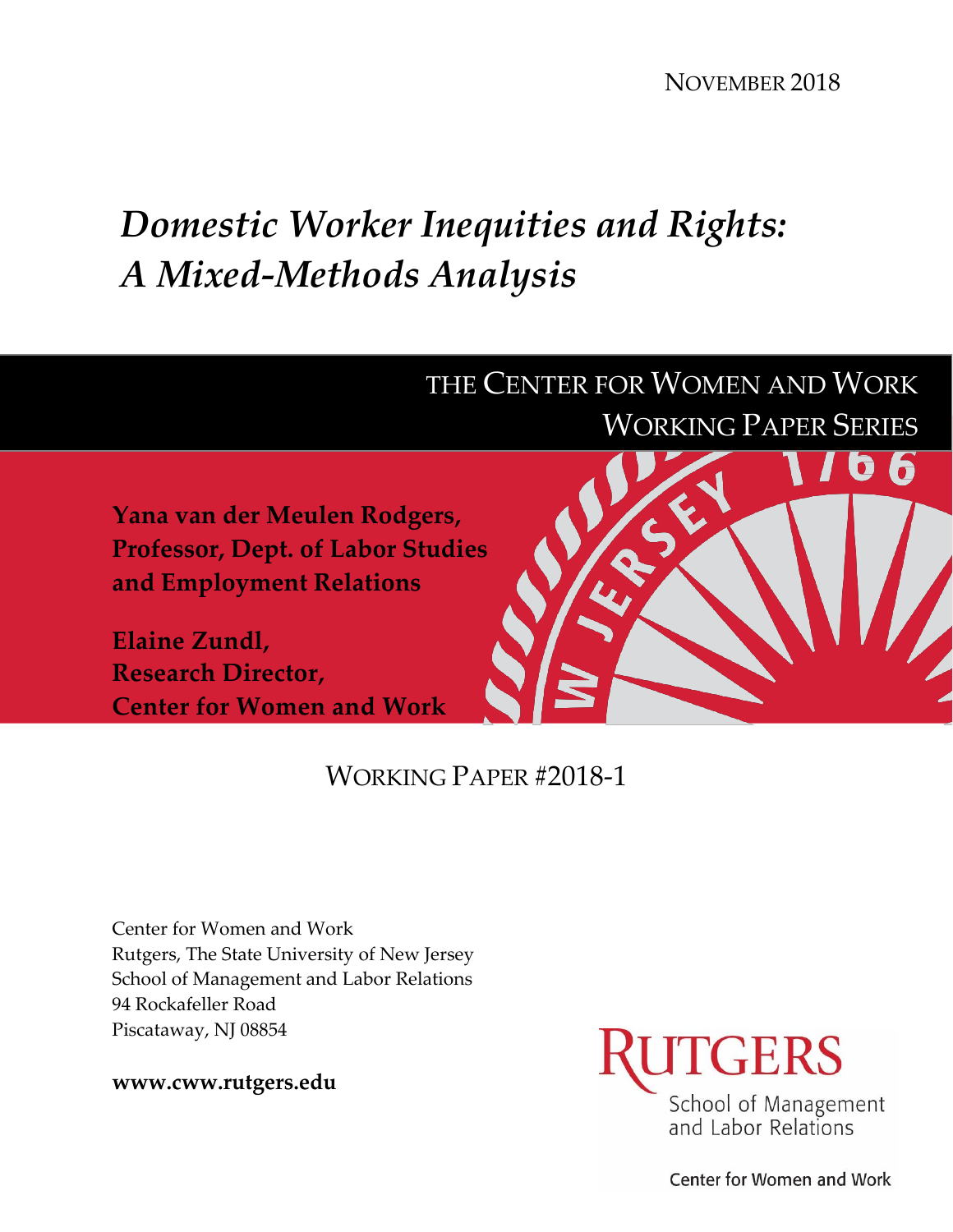#### **Domestic Worker Inequities and Rights:**

**A Mixed-Methods Analysis**

*Yana van der Meulen Rodgers, Rutgers University*

*Elaine Zundl, Rutgers University*

November 4, 2018

**Abstract:** This paper uses a mixed-methods approach to explore the increased use of domestic workers in the United States and the political economy around reforms to protect these workers from labor standards violations. Domestic workers are predominantly female with a high proportion of immigrants. Labor force survey data indicate that the number of home health aides has surpassed housekeepers and child care providers, and qualitative evidence points to multiple problems with wage and hour violations and poor working conditions. Case study evidence for New Jersey from a representative household survey indicates that the majority of household employers are unfamiliar with legislation that governs the wages and hours of their domestic workers. More in-depth interviews suggest that wage theft is the main concern among advocates for low-wage workers, which could be addressed by a "domestic worker bill of rights" as passed in eight other states or by targeted wage theft legislation that includes increased employer liability in wage recovery lawsuits.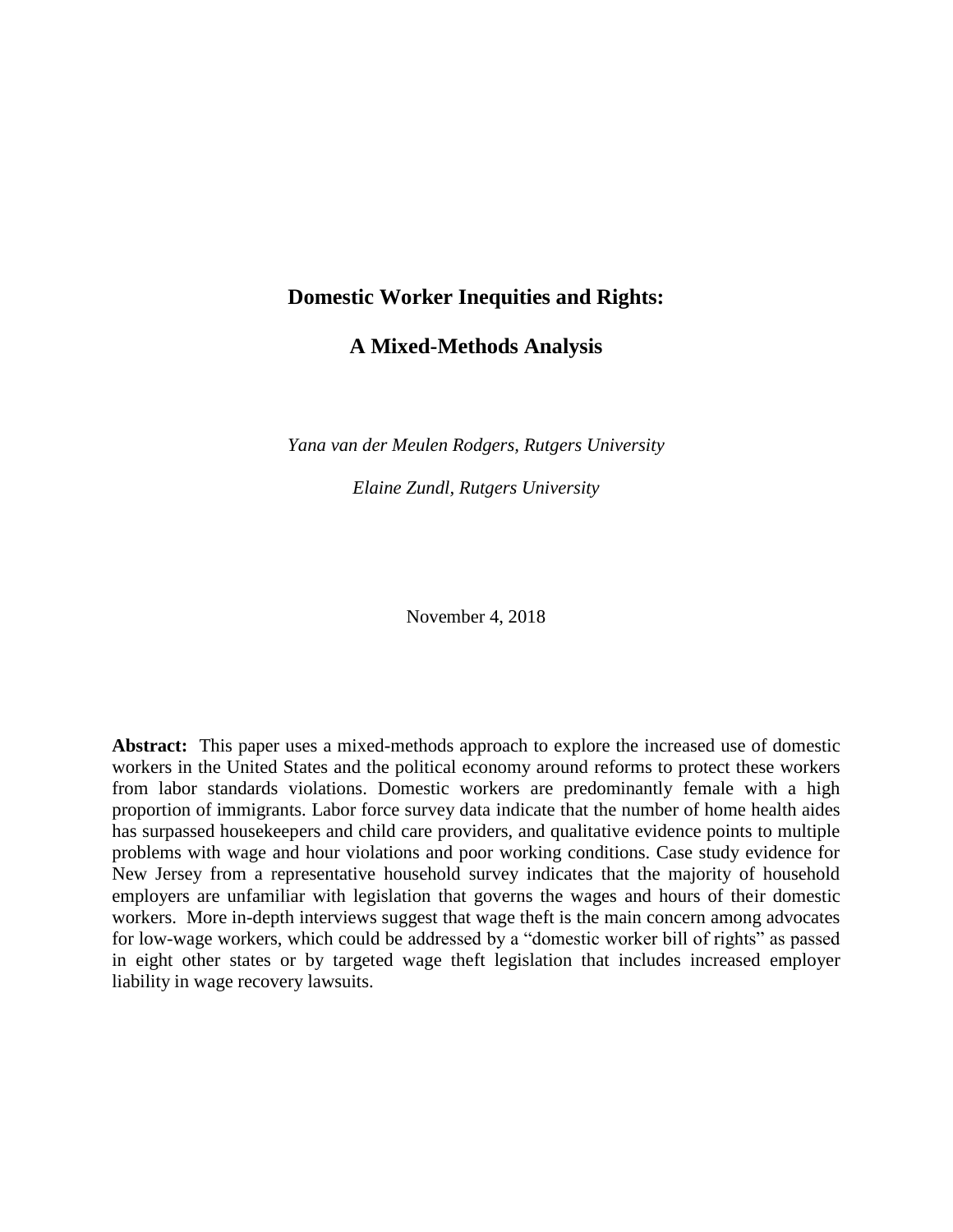#### **I. Introduction**

Paid care workers in private households around the globe have faced multiple challenges that are typically more severe than they are for other occupations due to the low value attached to care work and the difficulty of regulating work that occurs in private homes. Labor law violations, no benefits, lack of social protection, and precarious terms of employment are endemic among paid care workers (commonly referred to as domestic workers). Low wages and poor working conditions are problematic not only for domestic workers, but also the people and households they care for since the quality of care may be compromised. These concerns have gained increasing attention around the world as higher-income countries with aging populations outsource more of their paid care work to migrant workers, especially women, from lowerincome countries. Globally, domestic workers are predominantly female, and large numbers migrate across national borders to earn higher wages. In this global chain of care, paid and unpaid care work are closely linked in that domestic workers are doing the care work that makes other women's paid employment possible. This substitution of paid for unpaid care work typically performed by women applies not only to child care, but also to the care of elderly, sick, and disabled family members. Foreign domestic care workers have become an increasingly important alternative to institutional care in economies as diverse as Lebanon (Fakih and Marrouch 2014); Hong Kong, Taiwan, and Singapore (Wang *et al.* 2018); and Greece (Lyberaki  $2011$ ).<sup>1</sup>

Domestic workers around the globe earn some of the lowest wages among all occupations and experience a host of poor working conditions and labor violations (ILO 2018). A big issue is wage theft, in which domestic workers receive wages below the minimum, have their wages withheld arbitrarily and without recourse, or are not paid overtime.<sup>2</sup> Lack of formal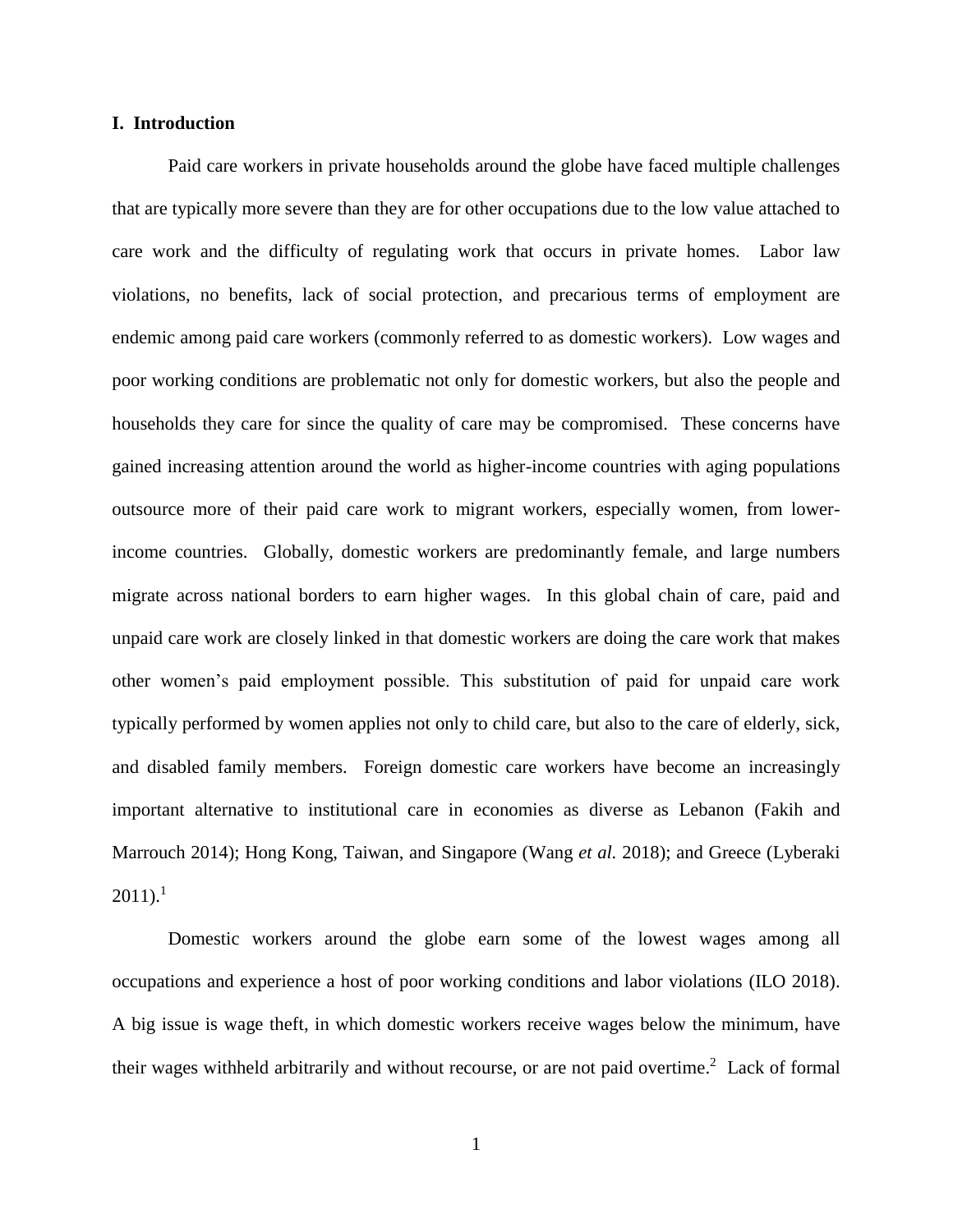contracts and unpredictable work schedules are also common problems. The growing importance of the "gig economy" and employers' use of internet-based technology to hire care workers and housekeepers has contributed to the insecure nature of domestic work, and workers without access to the internet have been placed at a disadvantage in access to jobs (Ticona *et al.* 2018). Moreover, tax evasion is rampant among household employers of nannies and housekeepers (Haskins 2010). When household employers fail to pay payroll taxes, this weakens the economic security of domestic workers when they retire. Sexual harassment, sexual abuse, and other forms of physical abuse also plague domestic workers. Their vulnerability to sexual harassment and abuse is compounded by the fact that their work takes place in the private sphere. This issue has gained increasing attention in the wake of the global Me Too movement.

Like every other industrialized economy, the United States employs a large number of domestic workers to perform care work and housecleaning. Most domestic workers are female (92 percent) and about one third are immigrants, which is high compared to other occupations. Remittances sent home by immigrant domestic workers can account for a substantial portion of total remittances at a time when remittances are increasingly considered a sustainable source of funding for developing countries. Total remittances have grown dramatically in recent decades just as international migration flows have become increasingly feminized (Le Goff and Salomone 2016). Also similar to other countries, domestic workers in the U.S. experience low pay, job insecurity, few benefits, and labor law violations (Burnham and Theodore 2012). In response, eight states to date have passed some version of a domestic worker bill of rights in which domestic workers are guaranteed the minimum wage, overtime, rest periods, paid vacation time, disability benefits, and/or protection from sexual harassment and discrimination.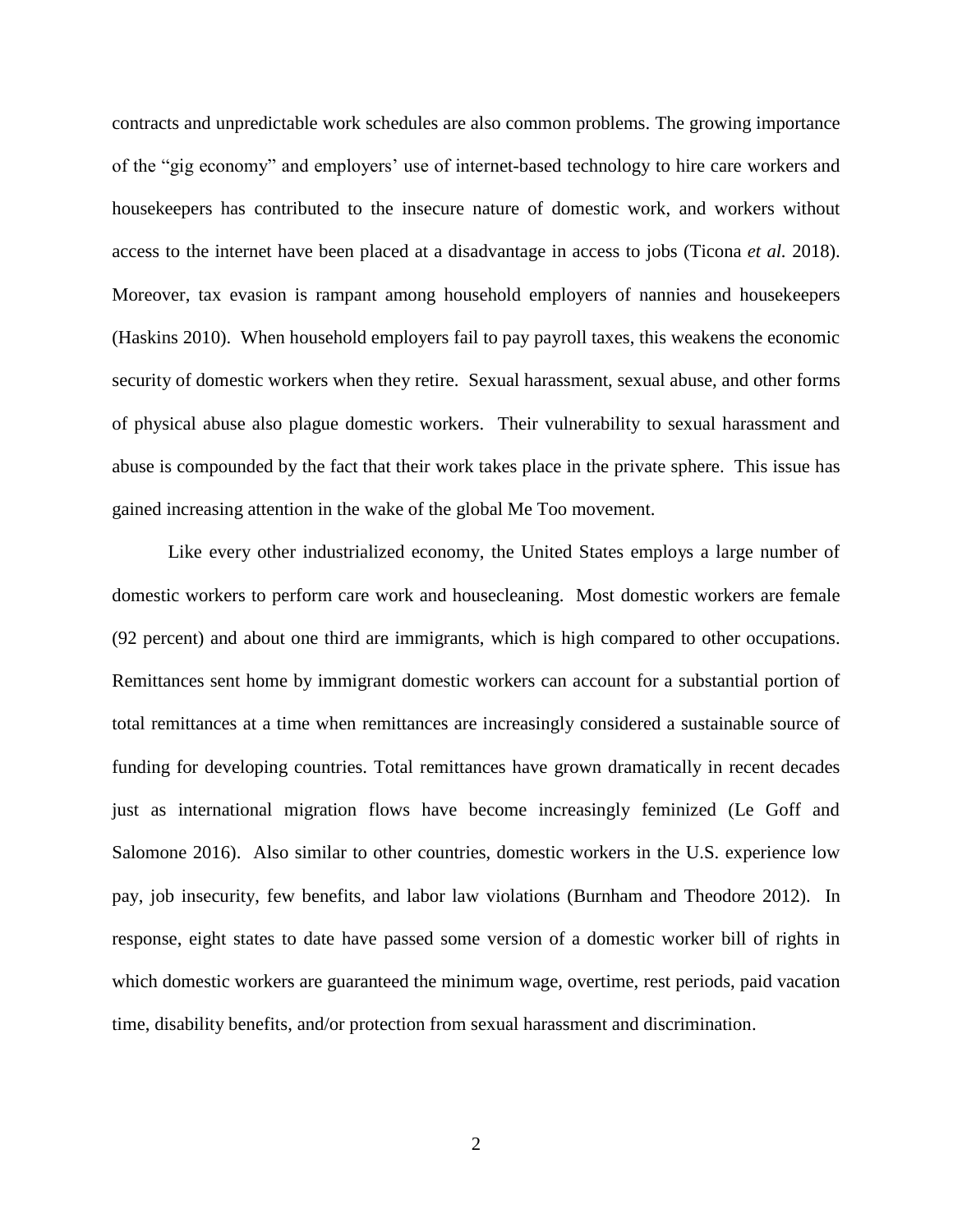This paper uses a mixed-methods approach to examine trends in the number and characteristics of domestic workers globally and in the U.S., violations to their labor rights, and the political economy of new legislation to protect domestic workers. The study focuses specifically on nannies and home-based child care providers, housekeepers, and care givers for the elderly and disabled. An analysis of descriptive statistics is used to provide a comprehensive account of trends in the number of domestic workers and how the U.S. compares with other countries as a destination country for immigrant domestic workers. The analysis also describes their origins, demographic characteristics, working conditions, and remittances. This assessment updates and consolidates the results found in several published reports on domestic workers.

The study also uses qualitative evidence to examine the political economy of legislative reforms to protect domestic workers in the U.S. We use a case study approach and focus on New Jersey, which constitutes an interesting case not only because it has one of the largest immigrant populations in the U.S., but also because it has typically taken a lead in implementing progressive labor market legislation. In fact, New Jersey is often considered the "incubator state" for progressive policies that can then be scaled up. However, in the case of domestic workers, New Jersey has no domestic worker bill of rights even though several nearby states (New York, Connecticut, and Massachusetts) do. We conduct a representative survey to collect original household data on the employment of domestic workers and the extent to which household employers are informed about labor laws covering their domestic workers. We also conduct a more in-depth set of interviews of low-wage worker advocates to explore the demand and need for a domestic worker bill of rights in New Jersey as well as the sources of resistance.

Much has been written in the development economics literature on women's work in the informal sector and the constraints that keep them from higher quality jobs (e.g. Kantor 2009).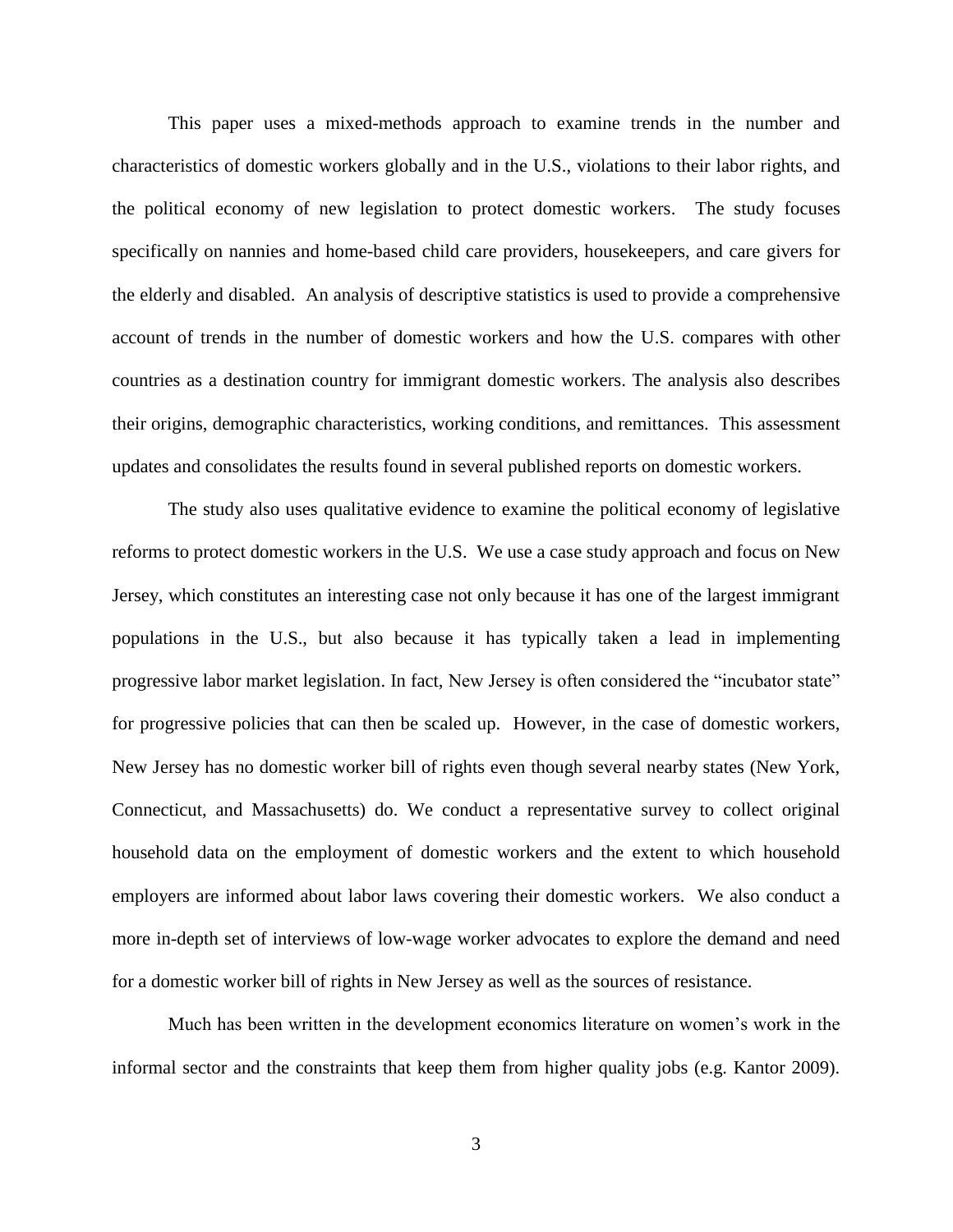Similarly, there is a large literature on women's unpaid work and the expectation that women perform a relatively larger portion of child care and domestic work. Less empirical evidence exists, however, changes in the demand for paid care workers in industrialized countries and the working conditions they face. This study reviews the evidence we do have and helps to fill the gap. The analysis also helps to better understand the discourse around a domestic worker bill of rights in the U.S. and why this legislative course of action may be more politically feasible in some states than others.

#### **II. Domestic Worker Rights: Background**

Advocacy for a domestic worker bill of right at the state level marks a new chapter in a long history of organizing efforts among domestic workers in the United States. Often considered one of the earliest catalysts of this movement, in 1881 close to 3000 predominantly African American women in Atlanta went on strike to protest their low pay as washerwomen. Atlanta's washerwomen's strike led to higher pay and more autonomy for the city's domestics, and it encouraged women in other low-pay caregiving occupations to use similar tactics to obtain better wages and working conditions. Over the years, despite preconceptions that housekeepers, nannies, and personal assistants were unable to organize, various groups formed and mobilized to advocate for higher pay and better working conditions (Boris and Nadasen 2008). Frustration over the exemption of domestic workers from federal and state-level labor codes helped to fuel these advocacy efforts, as did numerous high-profile stories of worker rights violations (Hondagneu-Sotelo 2007).

Historically, domestic workers in the U.S. have been excluded from major pieces of legislation to protect workers, including the 1935 Social Security Act (which gave workers the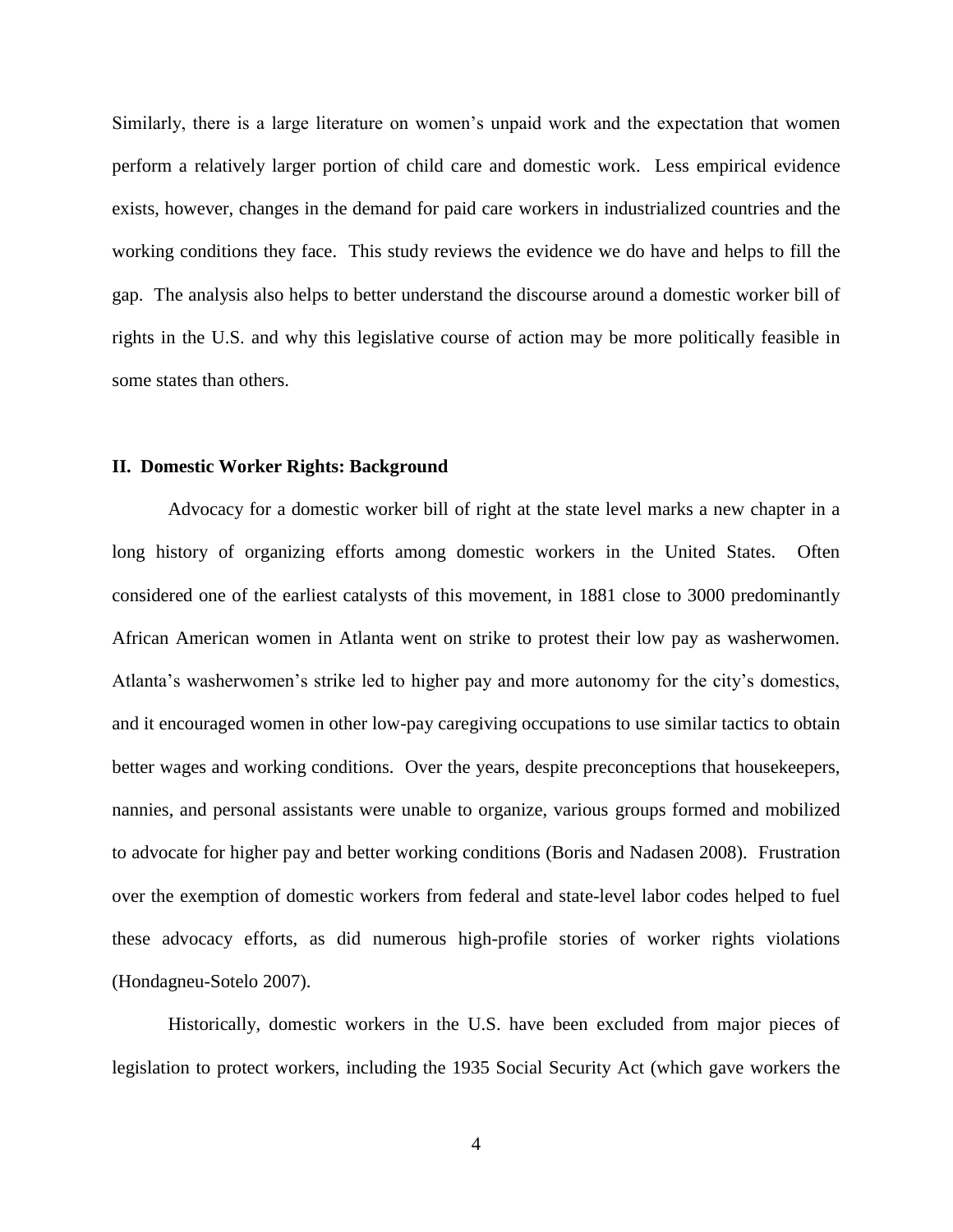right to a pension and unemployment insurance), the 1935 National Labor Relations Act (which gave workers the right to organize into trade unions and bargain collectively), and the 1938 Fair Labor Standards Act (FLSA), which granted workers the right to a minimum wage and overtime pay for hours beyond a 40-hour work week. The FLSA originally excluded domestic service employees in private households, but after more than thirty years of increasing pressure from advocacy groups, Congress amended this legislation in 1974 to grant most domestic workers the right to earn the minimum wage and overtime pay, including undocumented immigrants. However, certain categories of domestic workers were exempted from the minimum wage and overtime regulations, including casual babysitters and workers who provided "companionship services" to the elderly and to disabled, sick, or injured individuals. Live-in domestic workers were also exempted from the right to overtime pay, although they were entitled to earn the federal minimum wage for all hours worked.

The U.S. Department of Labor further amended the FLSA in 2015 to expand coverage to more types of direct care givers, including home health aides, personal care assistants, nursing aides, and other professional caregivers (U.S. Department of Labor 2018). The definition of "companionship services" was thus narrowed considerably in an effort to reduce the ability of employers to exempt their domestic workers. Moreover, the exemption of workers providing "companionship services" could no longer be taken by agencies, only by private individuals and households. Live-in domestic workers remained exempt from overtime regulations. Domestic workers would also have been affected by a proposed amendment introduced in Congress in 2016 to prevent wage theft and to increase employer liability in lawsuits filed by workers to recover stolen wages (the "Wage Theft Prevention and Wage Recovery Act"), but the legislation did not move past the committee stage.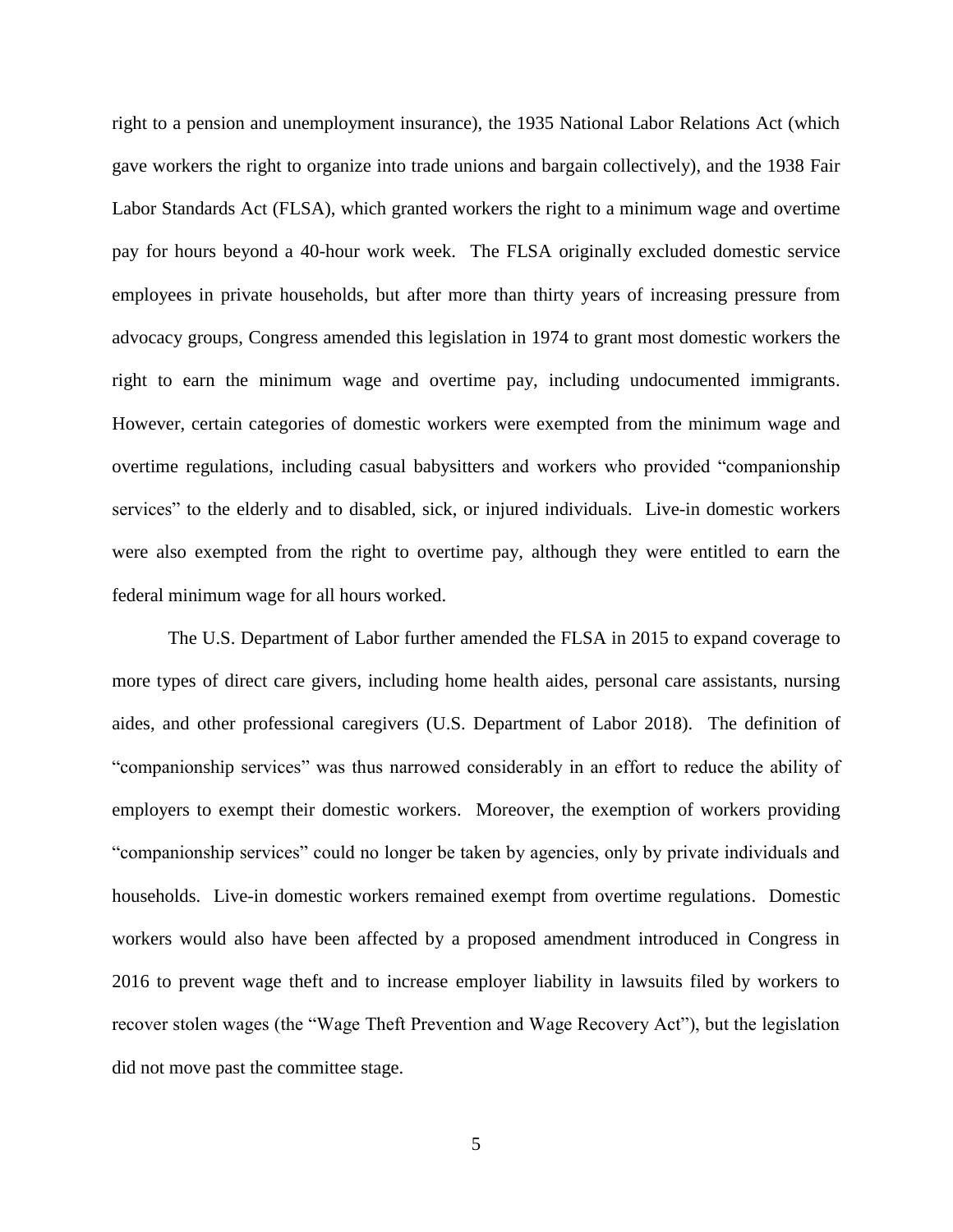Any further expansion of labor standards or higher hourly wages than stipulated under the FLSA would thus need to be mandated through state and local governments. Inadequate coverage for domestic workers in the FLSA and in state legislation as well as poor enforcement of labor standards that do cover domestic workers has contributed to the growth of communitybased groups (also known as "worker centers") that aim to organize domestic workers and provide support along a number of dimensions, including education, training, consciousnessraising, health, and legal assistance (Fine 2006; Milkman and Ott 2014). Notably, a number of these worker centers along with other domestic worker advocacy groups and community organizations came together in 2007 to form the National Domestic Workers Alliance (NDWA). This group has proven instrumental in pushing for more inclusive labor laws and stronger enforcement at the state level to protect domestic workers, and in calling for more research documenting the need for such protection. Some of the solutions that the NDWA has pushed for include contracts for domestic workers, the ability of domestic workers to organize, methods for reporting sexual harassment and receiving compensation, methods for checking in, and requirements for employers to keep formal hour and wage logs. Advocacy efforts through social media have helped to strengthen the political will for these changes.

Increased legal protection for domestic workers is a thorny issue. One complexity is the aging U.S. population and the growing need for long-term care for the elderly and disabled. Care comes in the form of a patchwork system, with care provided predominantly by unpaid family caregivers, for-profit establishments, and home health aides. As discussed in Osterman (2017), these health aides are the least visible and least respected among care providers for the elderly and disabled. Closely related, discourse on labor rights for home health aides has become an increasingly contested terrain, especially in the case of labor rights groups versus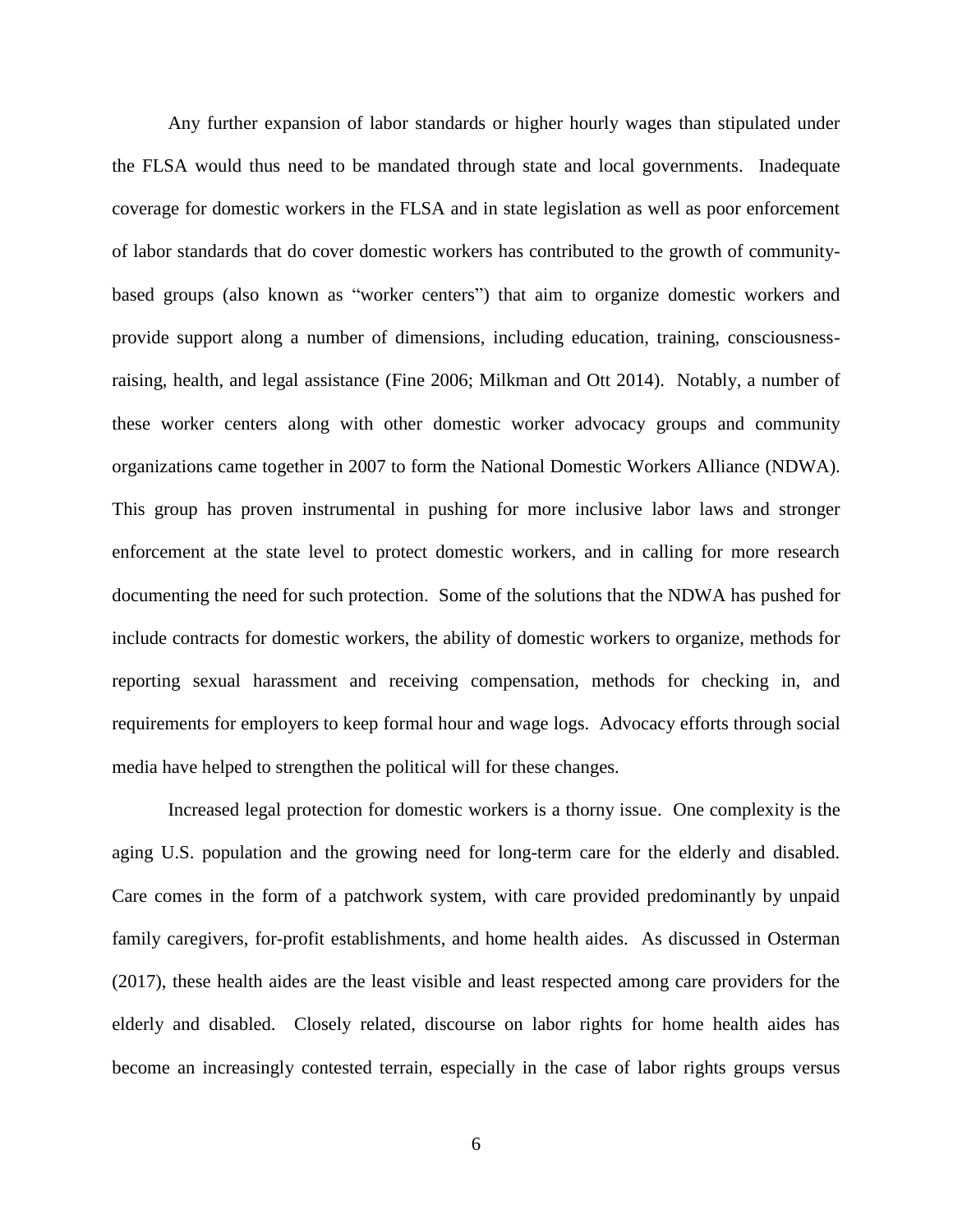disability rights groups. As labor rights groups and unions have argued for higher wages and more benefits for home health aides, disability rights groups have raised concerns that people with disabilities will not be able to afford personal assistants in the face of shrinking Medicaid budgets, thus raising the risk of the disabled being institutionalized (Bagenstos 2016).

These complexities have contributed to a charged political environment around labor laws at the state and local levels to protect domestic worker beyond the requirements of the FLSA. Eight states have passed and implemented a domestic worker bill of rights: New York (2010), Hawaii (2013), California (2014), Massachusetts (2015), Oregon (2016), Connecticut (2017), Illinois (2017), and Nevada (2018). Pioneering pieces of legislation at the local level include bills of rights in Montgomery County, MD and Seattle, WA (Cantor 2010; Seattle City Council 2018). Interestingly, these states and localities have varied considerably in the content of their bills and in the duration of efforts to formulate and pass the legislation. For example, the domestic worker bill of rights in Massachusetts passed relatively quickly (18 months) after it was first introduced in the state legislature in January 2013. In contrast, activists and worker rights groups spent seven years in New York campaigning for a domestic worker bill of rights, and in California the campaign lasted ten years (Burnham and Mercado 2018). Several states – including Illinois, Oregon, and California – have also instituted reforms in which domestic workers are covered by collective bargaining agreements and through those agreements are able to bargain directly with state and local governments (the employer on record) to obtain pay increases, access to health insurance, and training programs. Funding through public insurance (Medicaid and Medicare) in these states helped private employers to continue to afford quality care (ILO 2018).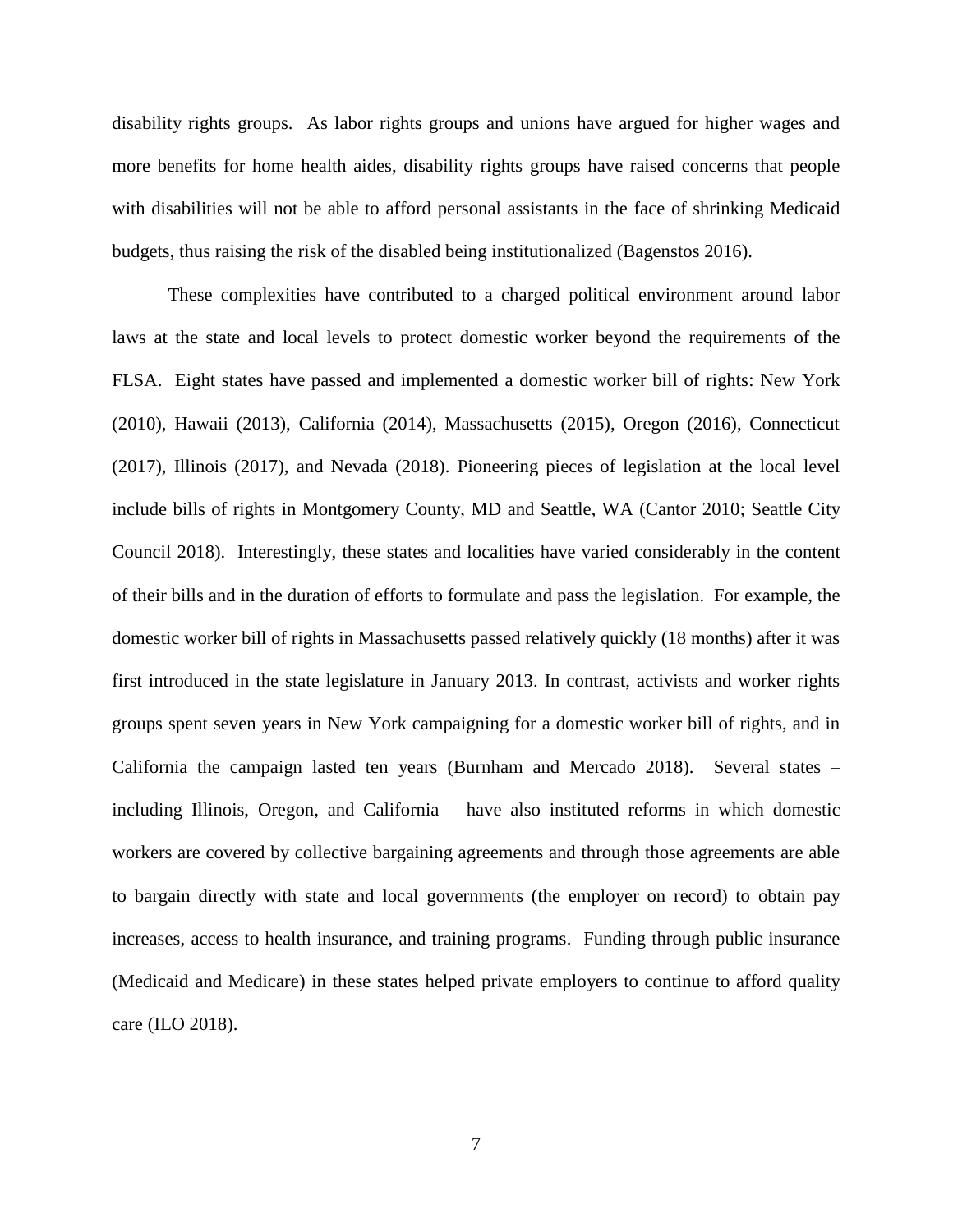#### **III. Domestic Worker Summary Statistics**

Paid domestic work is a global phenomenon that features a marked gender dimension and also accounts for substantial flows of migrant workers. Globally, 70.1 million people work as domestic workers in private households, accounting for 2.1 percent of total global employment on average (ILO 2018). The first panel of Figure 1 shows that the most domestic workers (36 million) are found in Asia, with China accounting for the majority of these workers (25 million). This region is followed by North and South America, with 16.5 million domestic workers. Globally, domestic work is highly feminized: 70 percent of domestic workers are women. This global average masks considerable variation across regions though, with North and South America exhibiting the highest representation of women among domestic workers (92 percent) and the Middle East the lowest (54 percent). The second panel of Figure 1 shows that domestic work is generally a more important source of employment for women than it is for men. On average, 4 percent of all female employees globally are domestic workers, compared to just 1 percent of male employees. In the Middle East, 21 percent of all women employees and 3 percent of all men are domestic workers, far higher than any other region.

Richer countries are the destination for large numbers of migrant workers from lowerincome countries seeking work as paid care providers in private households. In fact, 17 percent of domestic workers globally are migrant workers, suggesting that a substantial portion of household caring labor is being met by workers from other countries (ILO 2015). Globally, just over half of all migrant domestic workers are employed in Europe, North America, and the Middle East, generally in higher-income countries with aging populations and growing care needs. Destination countries with the largest numbers of migrant domestic workers tend to have not only wealthier populations than can afford to outsource their unpaid care work to less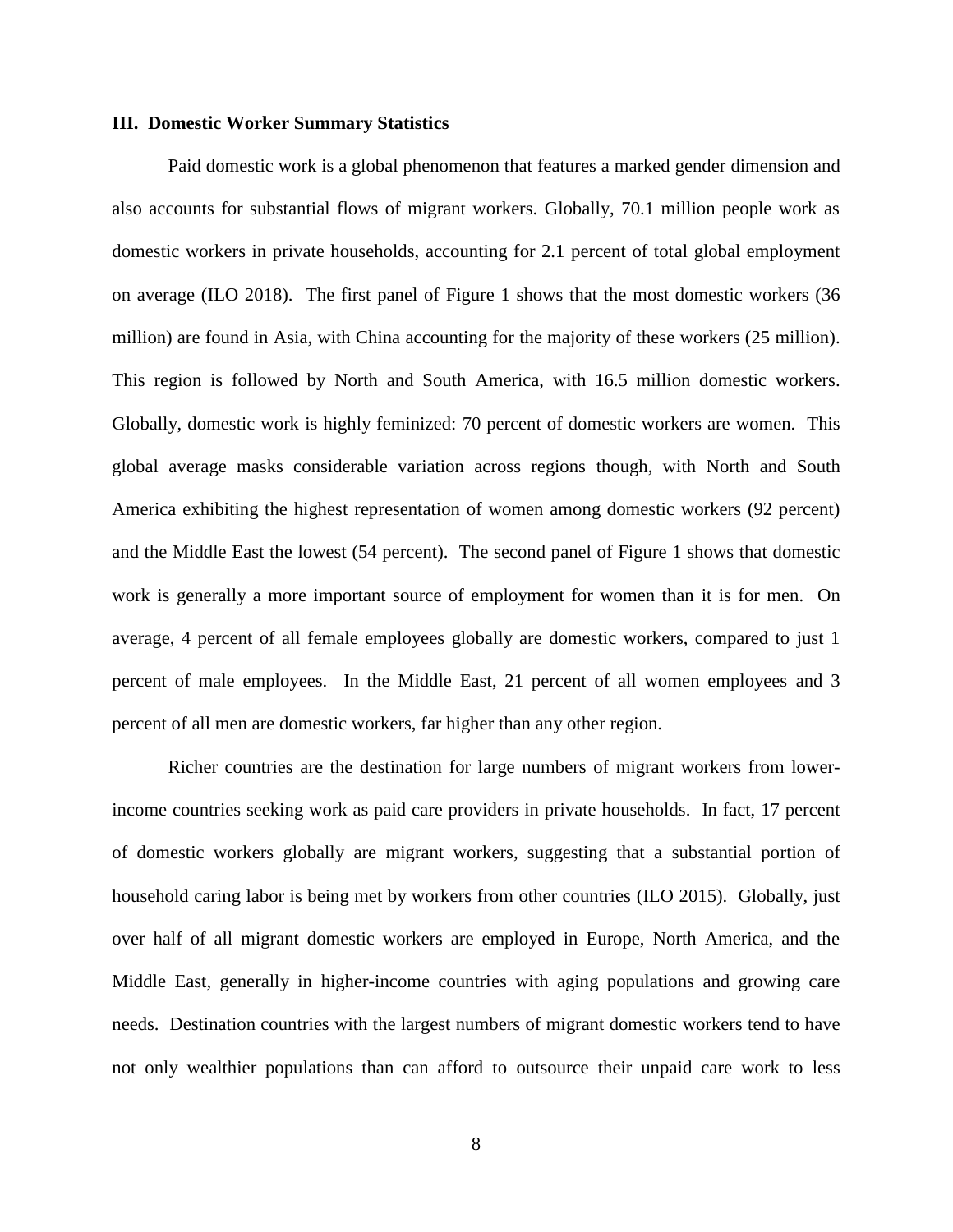affluent populations, they often have guest worker programs specific to care work as well as taxbased incentives to help private households recruit paid care workers. Lax or nonexistent labor regulations around domestic work also help to boost the demand for migrant domestic workers (ILO 2015).

Remittances sent home by migrant workers constitute an important source of household income in developing countries. Global remittances have risen substantially in the past four decades both in levels and as a share of GDP. Women have transferred about half of all remittances even though on average they earn less than men, with the implication that they are remitting a higher portion of their income than men (Lopez-Ekra *et al.* 2011). Women also tend to remit more regularly than men and for longer durations. The largest recipients of remittances – India, China, the Philippines, and Mexico – are also sending countries of large numbers of women migrants. Although remittances account for a substantial portion of GDP (about 15 percent in smaller developing countries, and even more in countries such as Nepal, the Kyrgyz Republic, and Tajikistan), the transfer cost of sending remittances can be relatively high due to regulatory restrictions, level of competition, and financial infrastructure. Women migrants may face higher remittance transfer fees than men due to gender differences in asset ownership and access to financial markets (Hennebry *et al.* 2017). In the U.S., the average cost of sending remittances is 6 percent of the transfer amount; this percentage is less than the global average (8 percent) but is still greater than the 3 percent target set in the Sustainable Development Goals (World Bank 2016).

The United States is the top destination country for female migrants, and many of these migrants seek paid care work. Data in Hennebry *et al.* (2017) indicate that in 2015, the United States attracted 23.8 million female migrant workers, almost 4 times the number of female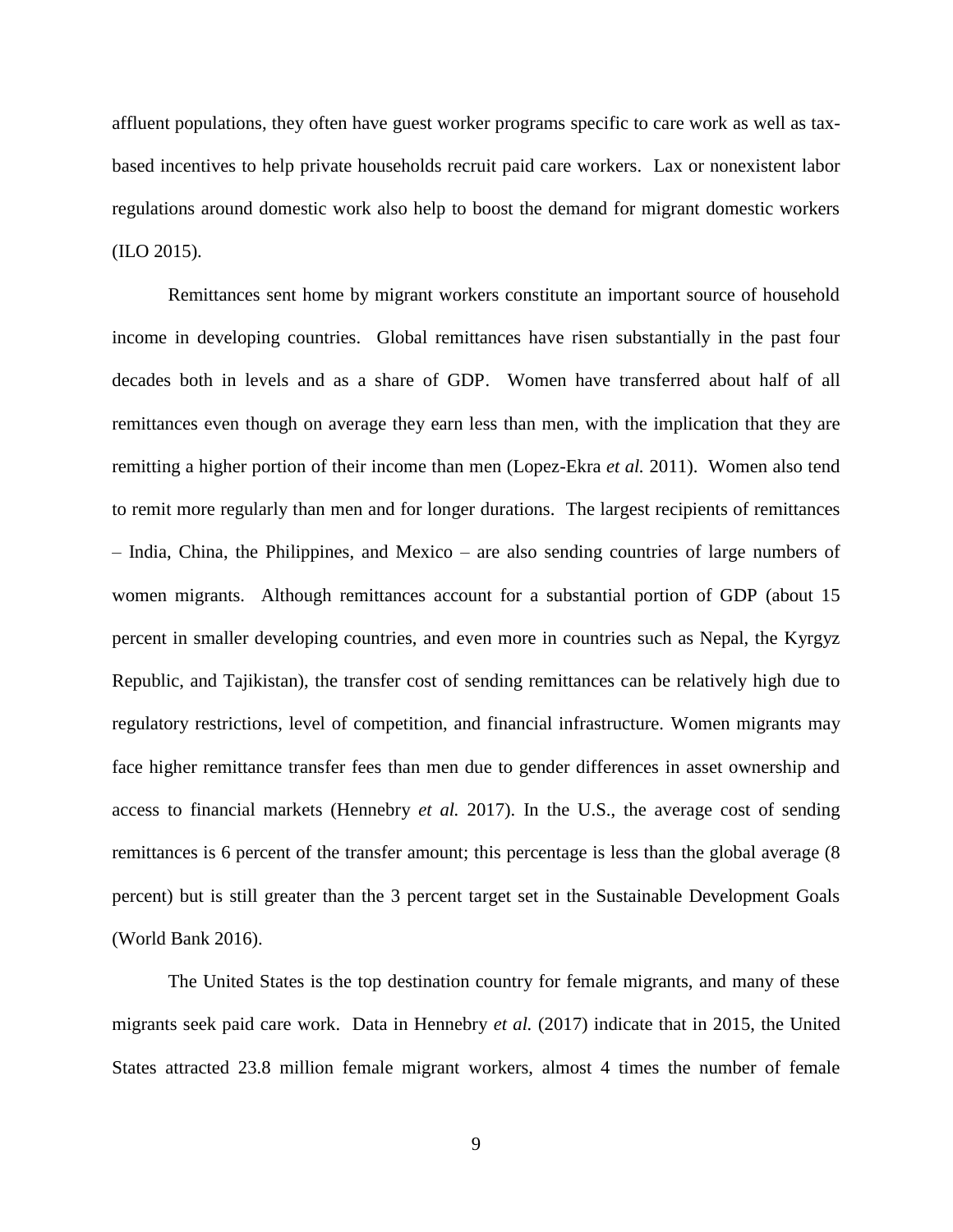migrants in the next largest destination country (Germany). Not far behind were Russia, the U.K., Canada, and France. With its high income and lack of labor regulations around domestic work, the U.S. has a strong demand for domestic workers in private households, even though domestic workers constitute a fairly small share of total employment at 0.5 percent (ILO 2018). Survey data of migrant domestic workers indicate that sending money home and saving for education purposes serve as the top two motivations for savings patterns among migrant domestic workers in the U.S. (UN Women 2017).

To take a closer look at domestic work in the U.S., the analysis continues with an examination of trends in the number of domestic workers, their demographic composition, and trends in their hourly wages using U.S. labor force survey data from 2003 to  $2017$ .<sup>3</sup> This analysis is based on microdata from the Current Population Survey Merged Outgoing Rotation Group (Bureau of Labor Statistics various years; Flood *et al.* 2018). This subsample of the CPS is restricted to adults who are engaged in paid employment and were interviewed in the fourth and eighth month of the CPS survey rotation. Our employment sample retains all workers ages 18 and above, and we compare individuals who are employed in private households (labeled "Domestic Workers" with all other workers who are employed outside of households (labeled "Non-Domestic Workers"). Domestic workers are further divided into five categories: housecleaners, nannies, home-based daycare providers, non-agency-based home health aides, and agency-based home health aides.<sup>4</sup> This definition of domestic workers is somewhat broader than that in other studies such as Burnham and Theodore (2012) and ILO (2018) that examine only workers employed directly by private households. That said, our estimates are still likely to underestimate the true number of domestic workers given the inherent difficulties in the CPS in surveying domestic workers, especially undocumented immigrants.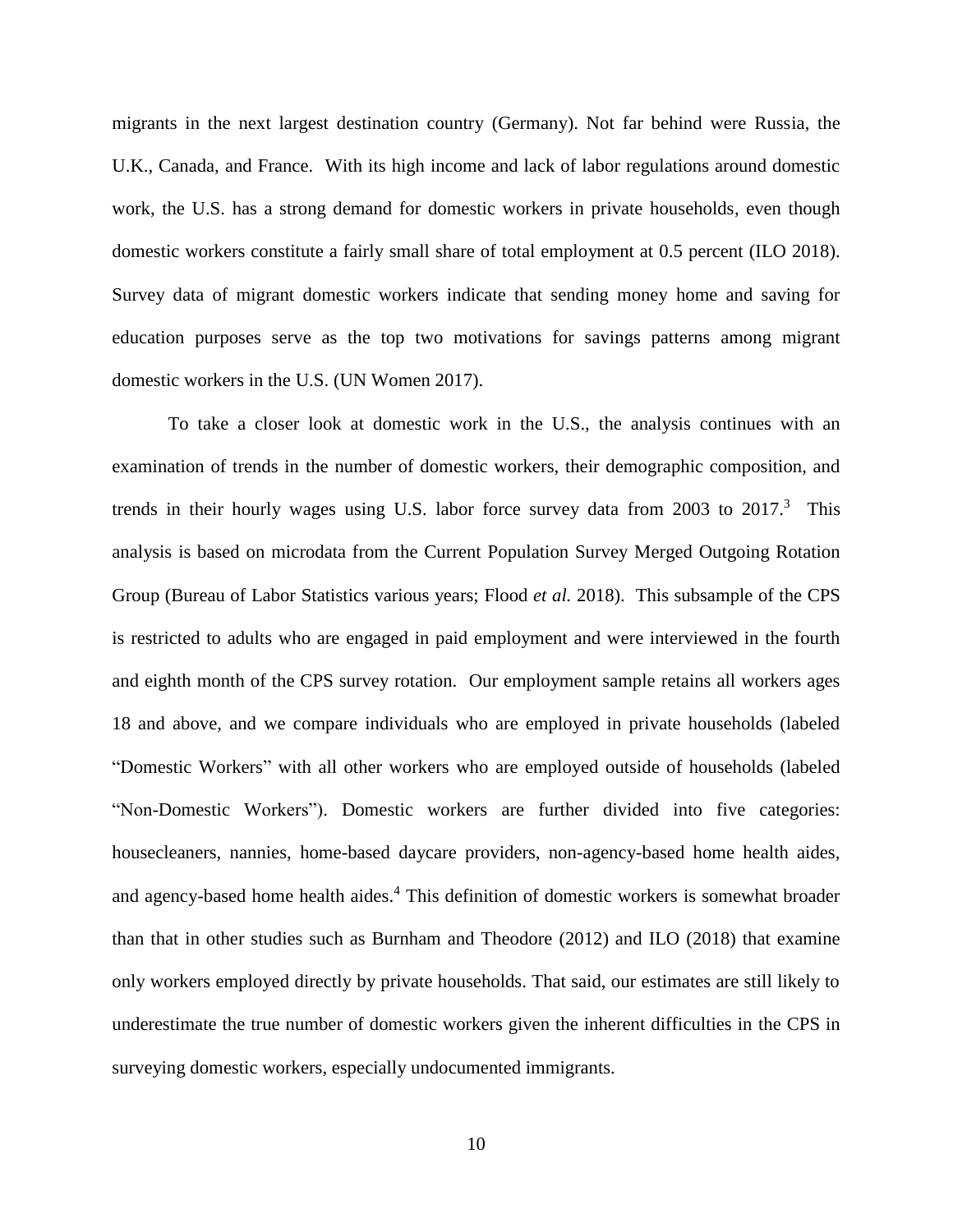Our wage sample is further restricted to all employed individuals with positive reported hourly wages or weekly earnings. Home-based daycare providers are excluded from the wage sample because they are self-employed and do not report hourly wages or weekly earnings. Similar to the precedent set by Shierholz (2013), we construct an hourly wage measure by taking weekly earnings, which includes overtime and tips, and dividing it by usual hours worked per week. If this measure is less than a respondent's reported hourly wage, then we use their reported hourly wage.<sup>5</sup> Finally, the hourly wage measure is deflated by the annual Consumer Price Index for all Urban Consumers (CPI-U) to construct real wages with base year 2003.

As shown in Figure 2, the absolute number of domestic workers in the U.S. has risen steadily, from 1.7 million in 2003 to over 2.3 million by 2015, with a small dip thereafter. Growth in the number of home health aides, especially those who are employed by an agency, accounts for all of this increase. In fact, both the share and the absolute number of nannies, housecleaners, and home-based daycare providers have fallen over time. By 2017, agency-based home health aides comprised 61 percent of all domestic workers, up from just 35 percent in 2003. In contrast, the proportion of domestic workers who are housecleaners and home-based daycare providers both dropped from about one quarter to 10-13 percent during the period.

As domestic workers are increasingly becoming agency-based home health aides, they are also becoming slightly less feminized. As shown in Table 1, while 95 percent of all domestic workers were women in 2003-05, this share dropped to 92 percent by 2015-17. Not only do home health aides exhibit the lowest percent of workers who are female among the five categories, they also showed more of a drop in the percent female over time. That said, all these occupations are still highly female dominated, ranging from 88 percent female for non-agency home health aides to 98 percent for nannies and home-based child care providers. These female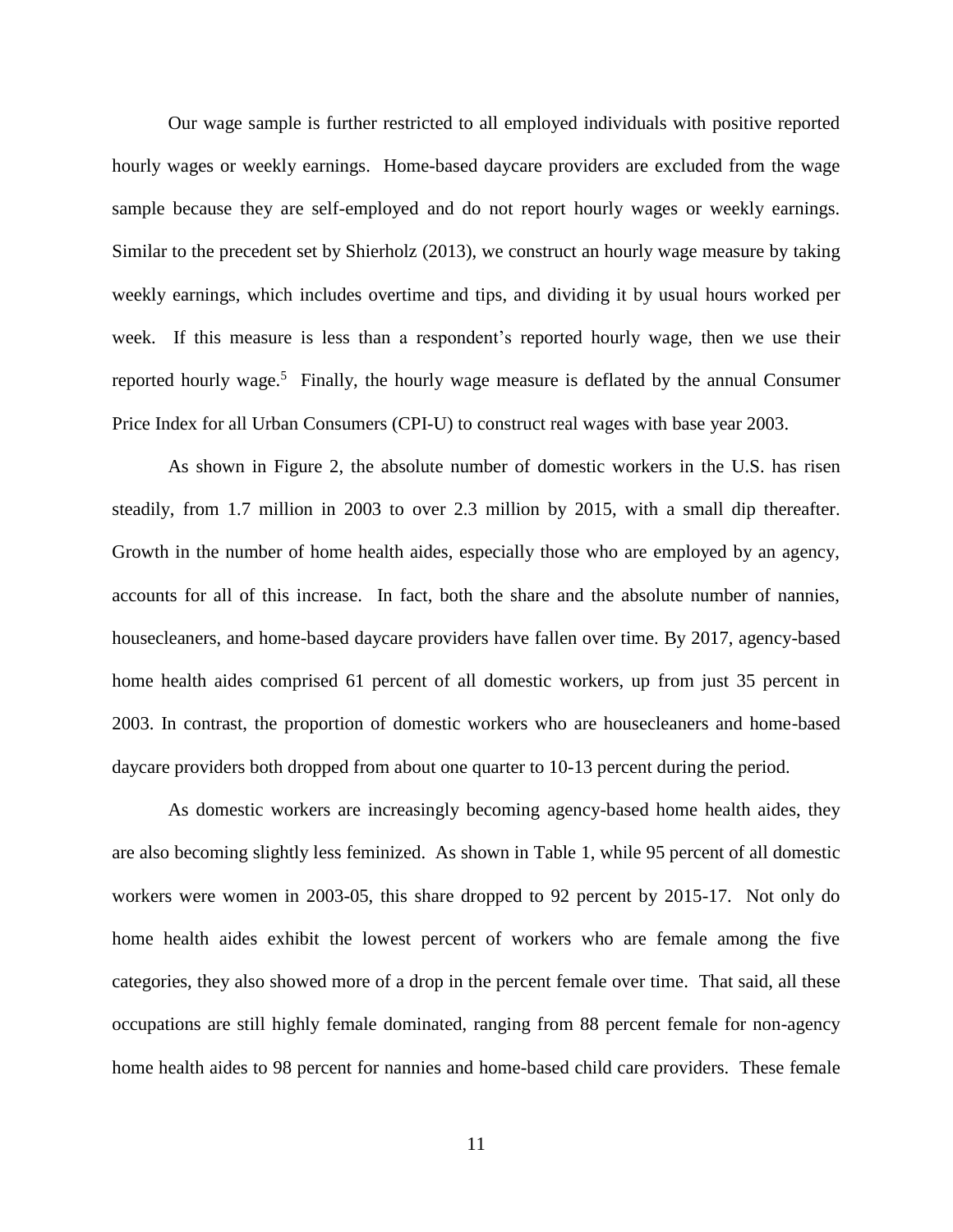representations are also considerably higher than the global average of 70 percent female among domestic workers (ILO 2018). In the U.S., about one third of domestic workers are immigrants, either naturalized or not naturalized. This share is higher than the global average. Another pattern in Table 1 is the increase in the proportion of domestic workers who are naturalized U.S. citizens, while U.S. born and non-naturalized immigrants have both exhibited a small decline in representation among all domestic workers. The increased representation of naturalized U.S. citizens holds across the five categories of workers, although it is smallest for nannies. Also of interest is the relatively high representation of non-naturalized immigrants among housecleaners (53 percent) relative to the other job categories (18 percent or less) in recent years. Cleaning work is generally the least valued and most invisible, and it is this category that draws proportionately more immigrants who are not naturalized.

Domestic workers earn substantially less than other paid employees. As shown in Figure 3, nominal wages for domestic workers are roughly three to four dollars per hour lower than nondomestic workers. Note that even with the three-year period averages (which were calculated in other to report smoothed hourly wage trends), hourly wages for domestic workers still show relatively more instability compared to non-domestic workers, whose nominal wages have risen fairly steadily since 2003-05. In terms of real wages, on average most hourly wage workers have seen no increase in take-home pay since 2003-05. Only nannies and non-agency based health aides are slightly ahead by 2015-17 in terms of their real wage growth compared to the beginning of the period.

Not only do domestic and non-domestic workers exhibit substantial differences in their hourly wages, workers within these job categories also report large differentials depending on their gender, citizenship status, and race. Table 2, which reports average hourly wages in 2003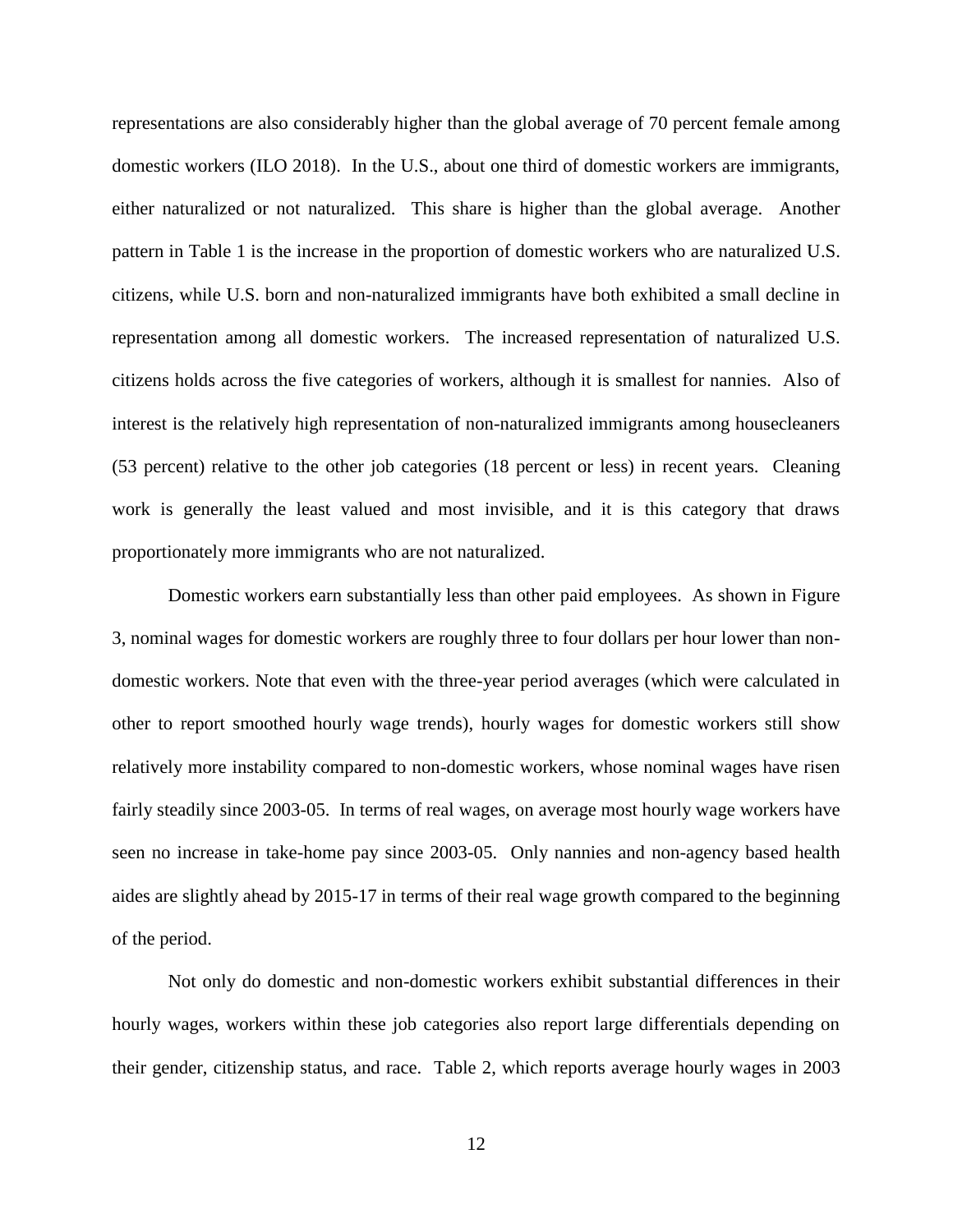constant dollars, shows that among all domestic workers, women earn about \$1 per hour less than men, and this gap is the largest for housecleaners. In contrast, female nannies actually earn more than their male counterparts. Somewhat surprisingly, U.S. citizenship does not generate much of a wage premium for domestic workers: non-naturalized immigrants earn a little more (\$9.33) than U.S. born workers but slightly less than naturalized immigrants (\$9.68). Most of the wage advantage that non-naturalized immigrants experience over U.S. born workers is coming from home health aides, both agency-based and non-agency based. Within the race and ethnicity categorization, wage patterns are similar between domestic and non-domestic workers, with Asian domestic workers earnings the highest average hourly wage in real terms (\$9.93 per hour) and Black workers earning the least (\$8.82 per hour). These racial patterns generally hold up across the types of domestic workers, with some exceptions including relatively high hourly wages among housecleaners of other races and relatively low wages among Hispanic agencybased home health aides. The final point of interest in Table 2 is the lack of strong real wage growth over time since 2003-05, with this lackluster real wage performance holding across most job categories and racial groups.

We also explore the extent to which domestic workers in the U.S. experience violations of labor standards. There is not much published data on labor law violations and working conditions among domestic workers in the U.S. One exception is a 2012 report from the National Domestic Workers Alliance, which sampled 2,086 domestic workers across 14 cities (Burnham and Theodore 2012). Results from this survey indicate high rates of wage theft through various forms of underpayment and non-payment of wages and overtime pay that workers were legally owed. As shown in Panel A of Figure 4, about one quarter of respondents earned less than the minimum wage, although this rate was higher for live-in domestic workers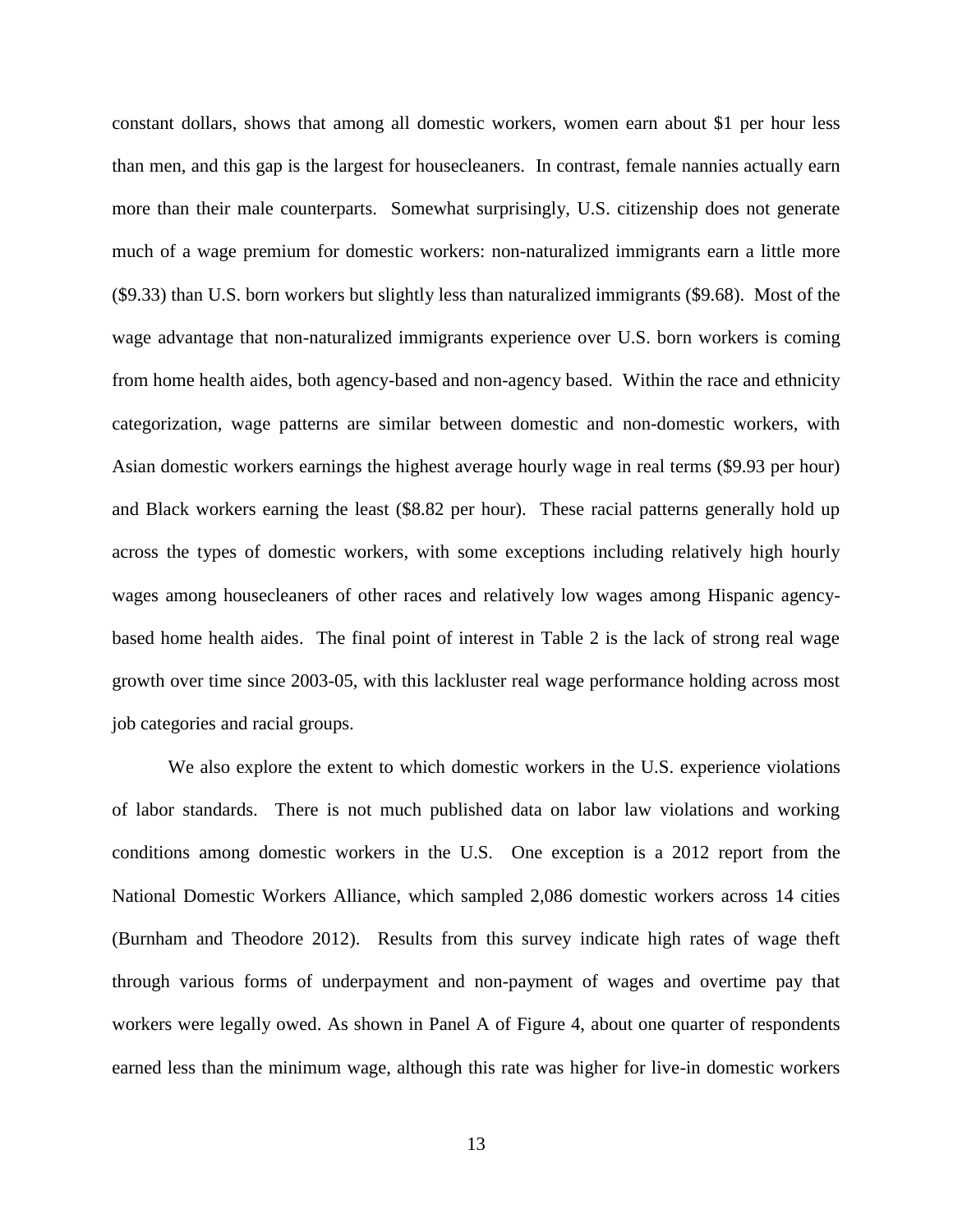who had the value of room and board deducted from their cash wages. Almost 90 percent of domestic workers were not guaranteed overtime. Domestic workers also reported pressure from employers to engage in extra work: 24 percent were assigned work beyond their job description, and of these workers, two thirds were not paid for the additional work. These percentages were even higher for live-in workers and undocumented immigrants. Lack of respect and no recognition for the value of their work are also common issues reported by domestic workers. Deeply intertwined with wage theft and lack of respect for domestic work are common perceptions that care work should be provided out of altruism and generosity rather than a desire for financial compensation.

Non-payment of wages and underpayment of wages impact families' economic stability, and it is the low-wage workforce that is most vulnerable to wage theft. Precariously employed immigrant workers experience even greater risk for wage theft violations, and undocumented immigrant women are the most likely to experience minimum wage violations. Undocumented workers who typically have limited access to emergency assistance and government subsidy programs because of their immigration status – and who may avoid leveraging law enforcement and other government agencies for fear of arrest or deportation – are often left with limited recourse to mitigate the impact of wage theft on their households. Wage theft can lead to a number of negative outcomes for individuals and households, including financial hardship, depression, food insecurity, and lack of adequate health care. In terms of economic insecurity, according to Figure 4, 37 percent of domestic workers experienced housing insecurity (could not pay their mortgage or rent on time at least once in the past year) and 20 percent experienced food insecurity (did not have enough to eat in the past month). These percentages are both higher than the national average. Moreover, about two thirds of domestic workers remain uncovered by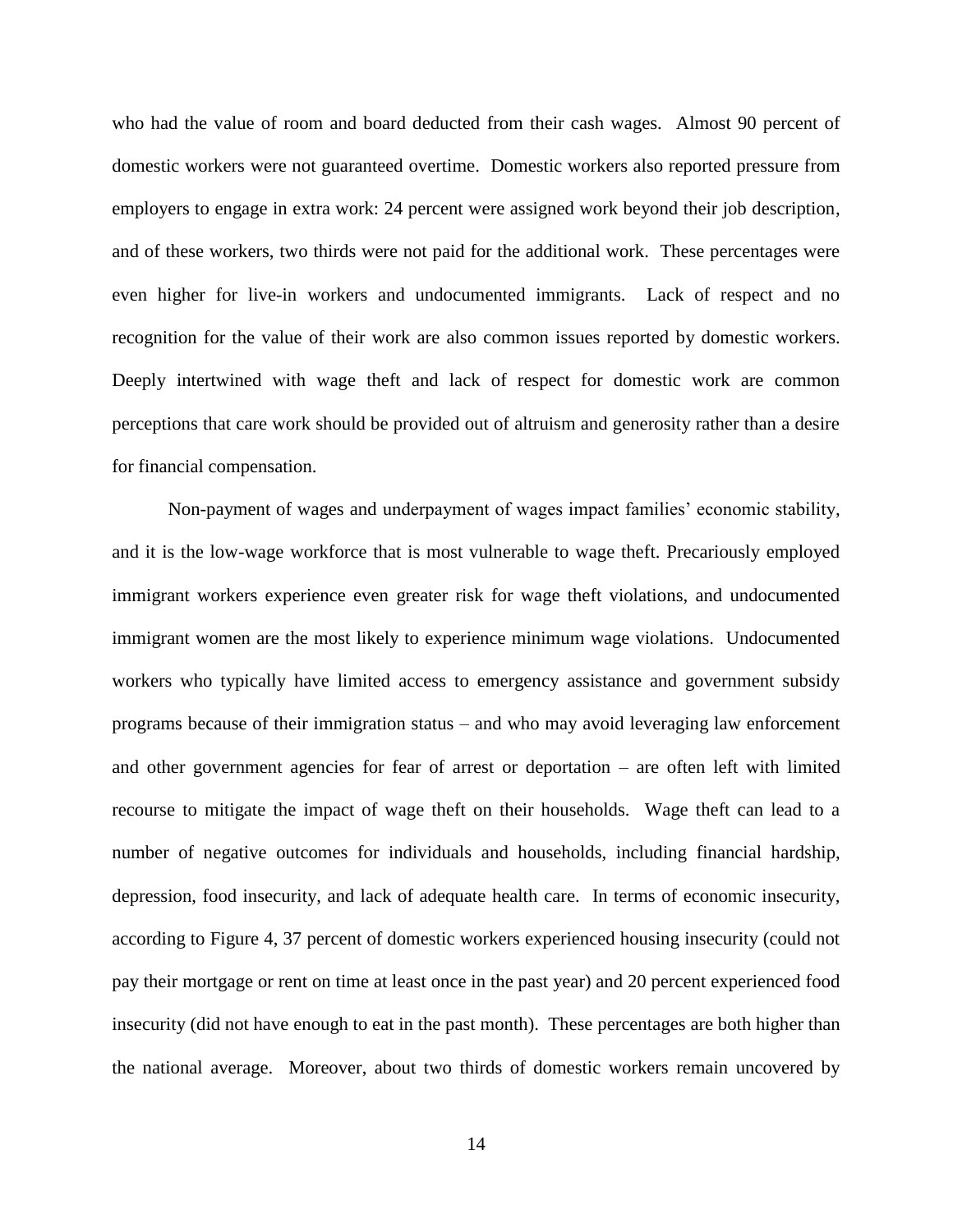health insurance, even though injuries on the job are quite common. Over 60 percent of domestic workers reported an on-the-job injury in the year prior to the survey. These injuries included back injuries, wrist and shoulder pain from repetitive motion, and skin irritations due to prolonged exposure to toxins from cleaning products.

Results in Figure 4 point to a number of other violations. Very few workers (less than 10 percent) have written contracts, and even those who do have contracts often reported that the contracts were incomplete and served more as a list of the worker's responsibilities rather than terms of employment. Roughly 20 to 35 percent of domestic workers reported different kinds of abuses: long working hours without breaks, lack of uninterrupted sleep for live-in workers, illegal retribution by employers if a worker had complained or protested about working conditions, and some sort of verbal abuse.

Another useful source for information on labor standard violations among domestic workers is Bernhardt *et al.* (2013), a study based on a survey of 4,387 low-wage workers across 16 job categories conducted in 2008 in three U.S. cities (Chicago, Los Angeles, and New York). This sample represents a population of about 1.6 million low-wage workers, and home-based child care, health care, and personal service providers constituted about 15 percent of the sample. Even though the sample and methodology differ from the NDWA report, the reported rates of wage theft and other violations are quite similar. As shown in Panel B of Figure 4, high percentages of eligible workers reported issues related to wage theft, especially sub-minimum wage payments, insufficient or lack of pay for overtime, and lack of compensation for off-theclock work. Overall, two-thirds of eligible low-wage workers experienced some sort of a pay violation in the week prior to the survey. Workers also reported a number of other violations related to breaks for rest and meals, illegal retaliation from employers for complaining or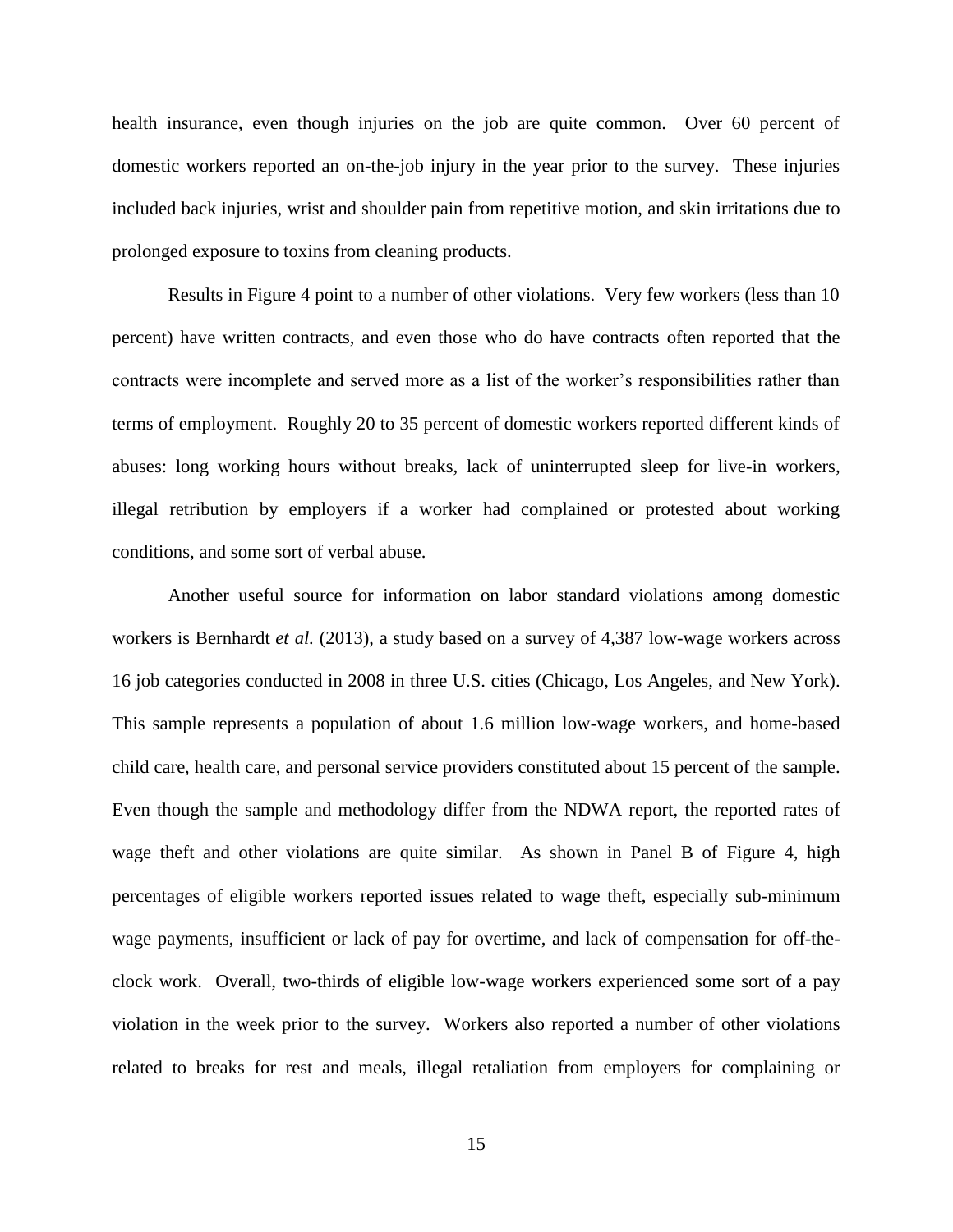organizing, and obstacles to receiving workers' compensation for workplace injuries. Regression results indicate that certain workers are statistically significantly more likely to experience a violation of their right to get paid the minimum wage: women, Hispanics, undocumented immigrants, and high school dropouts. Of all the occupations examined, child care and health care providers in private households had the highest odds of experiencing minimum wage violations (Bernhardt *et al.* 2013).

The United States is not alone in these reports of wage theft, poor working conditions, and other labor standard violations. Information on working conditions published in ILO (2018) indicates that domestic workers around the globe experience extremely low pay, long working hours, harassment, insufficient breaks and rest, unpredictable schedules, and lack of social protection. Across countries, domestic workers often earn less than half of the average wage (and sometimes as little as 20 percent of the average wage). More than half of all domestic workers in four European countries (Germany, Italy, Luxembourg, and Spain) as well as the U.S. worked on a casual basis with unpredictable schedules and often bouts of unemployment in between jobs – rates that exceeded other occupations and industries in these countries. The U.S. is also similar to other countries in the very low share of workers who are covered by social protection; on average, only 10 percent of domestic workers globally have access to social security. Across countries, poor working conditions are explained by the exclusion of domestic workers from most labor laws, discriminatory attitudes and social norms around women's care work, and the lack of visibility of work occurring in private households. That said, advocacy efforts from worker organizations, women's rights groups, scholars, and international agencies have contributed to a growing awareness of these issues among domestic workers and increased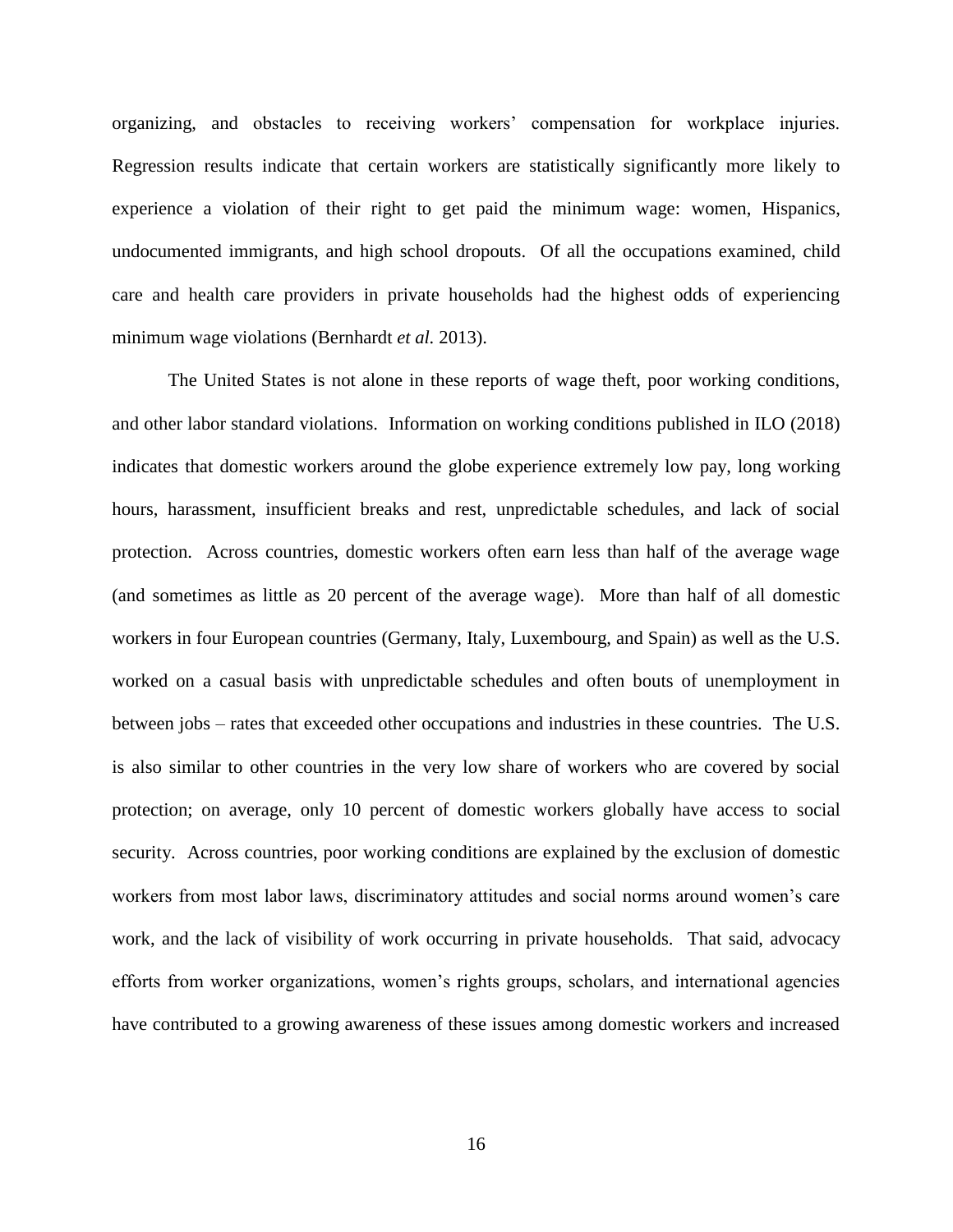pressure on policy makers to implement and enforce labor standards that protect domestic workers.

#### **IV. Household Employers of Domestic Workers: Survey Results**

To better understand the extent to which households rely on domestic workers, we administered a survey to New Jersey residents through the Eagleton Center for Public Interest Polling at Rutgers University.<sup>6</sup> The Rutgers-Eagleton Poll was conducted by telephone using live callers October 12 to 19, 2018, with a scientifically selected random sample of 1,006 New Jersey adults, ages 18 and older. Of this total sample, a subsample of 353 New Jersey adults have hired a maid, housekeeper, nanny, caretaker, home health aide, or similar type of domestic worker to regularly perform household services in their home. Persons without a telephone could not be included in the random selection process. Respondents within a household are selected by asking randomly for the youngest adult male or female currently available. The poll was available in Spanish for respondents who requested it. This telephone poll included 451 adults reached on a landline phone and 555 adults reached on a cell phone, all acquired through random digit dialing.

The data were weighted to be representative of New Jersey adults. The weighting balanced sample demographics to population parameters. The sample is balanced to match parameters for sex, age, education, race/ethnicity, region, and phone use. All surveys are subject to sampling error, which is the expected probable difference between interviewing everyone in a population versus a scientific sampling drawn from that population. Sampling error should be adjusted to recognize the effect of weighting the data to better match the population. In this poll, the simple sampling error for 1,006 New Jersey adults is  $+/-3.1$  percentage points at a 95 percent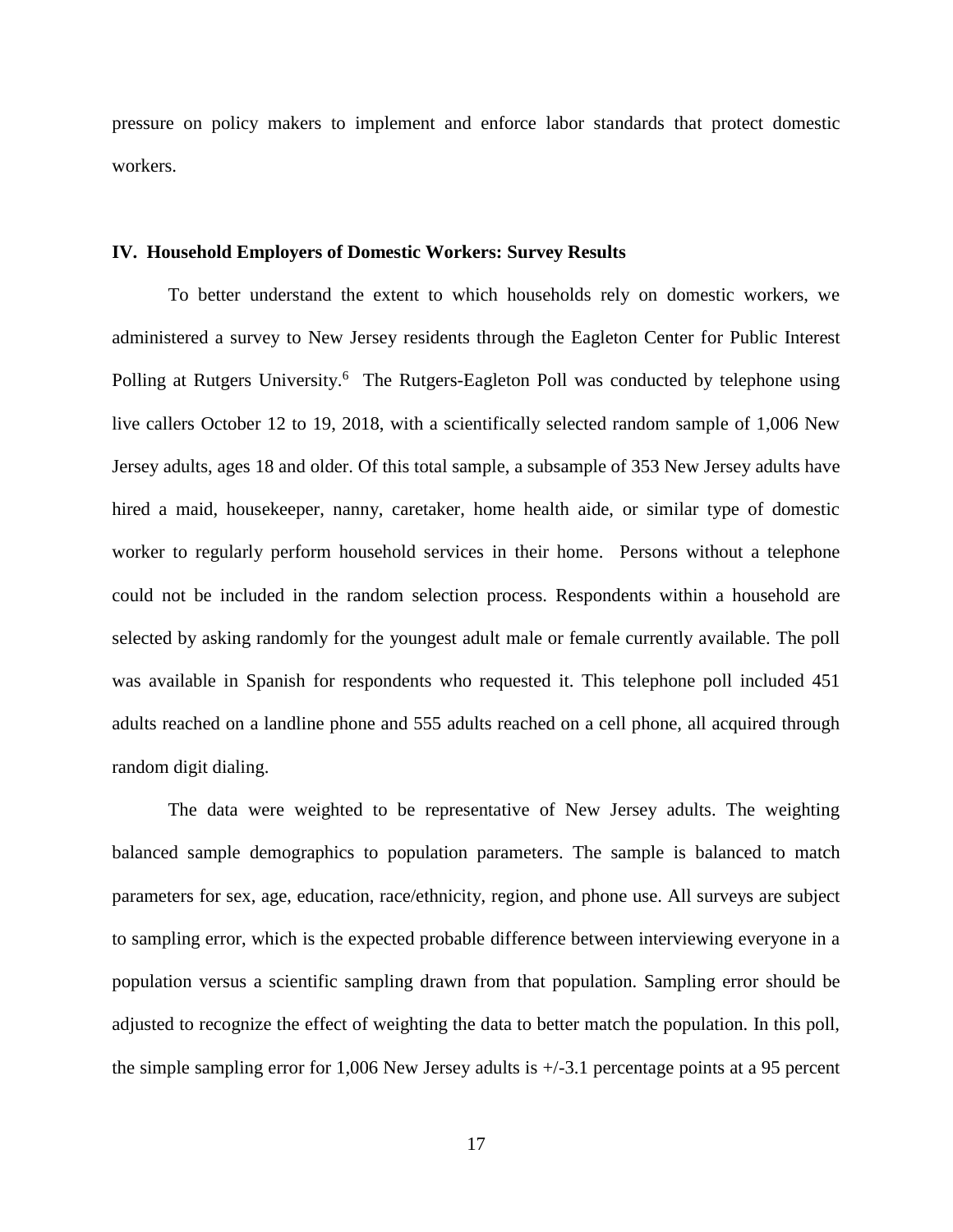confidence interval. The design effect is 1.36, making the adjusted margin of error  $+/- 3.6$ percentage points. Thus if 50 percent of New Jersey adults in this sample responded that they have hired a domestic worker, we would be 95 percent sure that the true figure is between 46.4 and 53.6 percent (50  $+/-$  3.6) if all New Jersey adults had been interviewed, rather than just a sample. Within the subsample of 353 adults who have hired a domestic worker, the simple sampling error is +/-5.2 percentage points at a 95 percent confidence interval. The design effect is 1.38, making the adjusted margin of error  $+/- 6.1$  percentage points. Thus if 50 percent of New Jersey adults in this subsample said they were familiar with the Fair Labor Standards Act, we would be 95 percent sure that the true figure is between 43.9 and 56.1 percent  $(50 +/- 6.1)$  if all New Jersey adults who have hired a domestic worker had been interviewed, rather than just a sample.

As shown in Table 3, results from the poll indicate that 31 percent of New Jersey households have hired some type of a domestic worker to regularly perform household services. White respondents and higher-income respondents were more likely to have hired a domestic worker than non-white and lower income respondents. Also of note, of the households that had hired a domestic worker, they were almost twice as likely to have hired someone directly rather than through an agency, with this differential being even greater for male respondents than female respondents. The frequency with which domestic workers perform services in the home varies substantially: only 11 percent of households use someone to perform household work every day, and another 33 percent of households use a domestic worker at least once a week. In contrast, about 40 percent of households have a domestic worker come only once or a few times per month.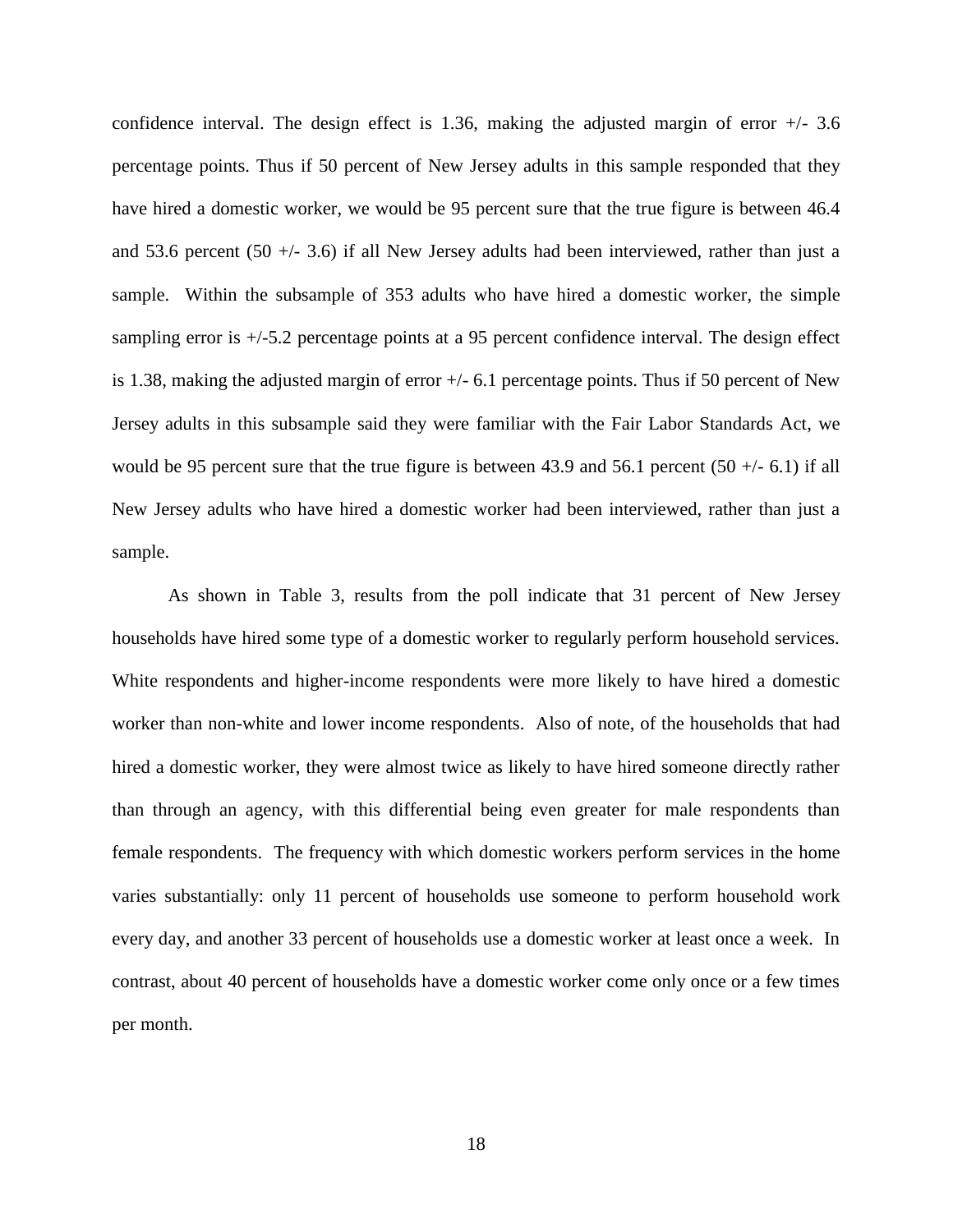A rather small percent of households (10 percent) gave their domestic worker a scheduled break, although in the majority of cases the respondents said that the person did not work enough hours to warrant a break. That said, the majority of households (54 percent) were unfamiliar with the Fair Labor Standards Act. This lack of familiarity could help to explain why their workers did not get breaks and why only 37 percent of respondents replied that their domestic workers were covered by the FLSA. Very few households (8 percent of households that had hired a domestic worker) relied on live-in domestic workers, and of those who did, most said that they did not deduct lodging and food from their worker's pay. Overall then, these survey results suggest that hiring domestic workers is fairly common in New Jersey, although live-in arrangements are more the exception than the rule. Despite the prevalence of domestic workers visiting homes to perform domestic services, the majority of employers who hire them are unfamiliar with the laws that govern domestic workers' hours and wages.

#### **V. Non-Profit Organizations Advocating for Domestic Workers: Interview Results**

To explore the political economy behind legislative reforms covering domestic workers, we conducted a set of interviews with 12 leaders from 10 non-profit organizations that advocate for domestic workers, low-wage workers, and immigrants in New Jersey. <sup>7</sup> A list of interview questions is provided in the Appendix. New Jersey constitutes an interesting case study for several reasons: it has a relatively large immigrant population; the state ranks among the top ten states in employing domestic workers; and the state is considered a leader when it comes to progressive labor market legislation (it is one of four states to offer paid family leave, one of the few to provide paid sick leave, the first state to pass pay equity legislation requiring equal pay for substantially similar work, and one of few states to forbid employers from asking applicants for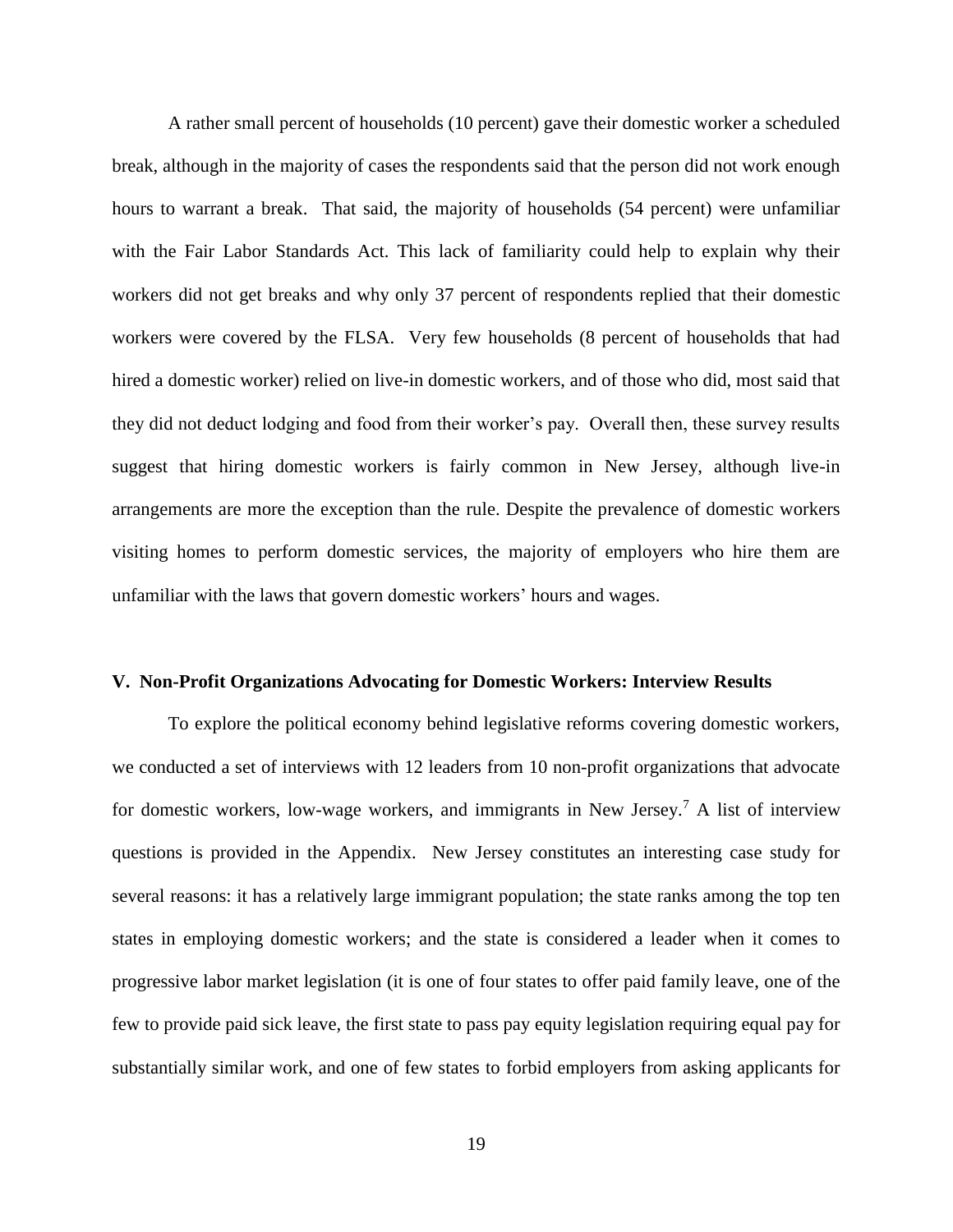salary history). However, unlike other states considered to have progressive labor market policies, New Jersey does not have a domestic worker bill of rights. New Jersey's state labor laws do not offer much additional protection to domestic workers beyond the Fair Labor Standards Act, and the reasons for the lack of action on a domestic worker bill of rights are not so clear. Resistance shown by the conservative Chris Christie administration from 2010 to 2018 is one possible reason; another is the lack of organizing by domestic workers for such a bill within the state.

Our interviews made clear that most non-profits advocating for low-wage workers in New Jersey are concerned about wage theft and are pushing for legislation that protects workers from wage theft and helps them to recover back pay. These groups are placing less priority on passing a comprehensive domestic worker bill of rights, largely because they want to promote legislation that most effectively targets the needs of their constituents. Therefore, they are most interested in wage theft legislation that would impact not only domestic workers but also landscapers, day laborers, and other immigrant workers. For example, one of our key informants stated: "There are a lot of informal arrangements out there, and all those workers are only getting eight hours of the minimum wage when they should be getting overtime." This emphasis on wage theft as a crucial issue is consistent with results from a survey of low-wage workers that one of the non-profits conducted in 2018 with its constituents. Of the 90 workers who participated in the survey, 70 percent reported that they thought their wages were unfair and that they were not paid enough (Solis 2018).

Domestic workers want stronger wage theft damages and see this approach as more politically feasible. Among the low-wage workers represented by the non-profit organizations were undocumented migrants who had expressed fears of deportation if they report employer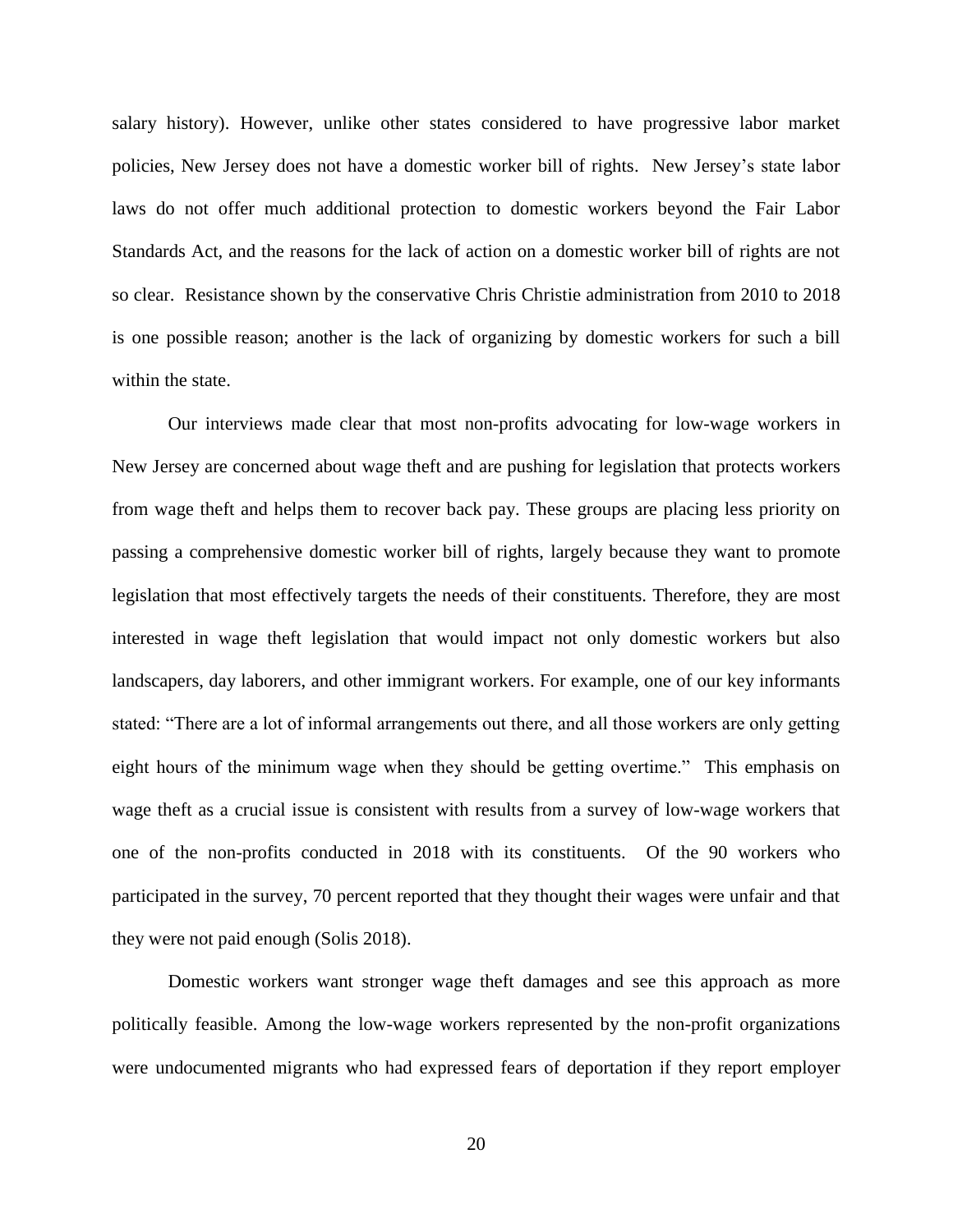violations. Stronger enforcement of existing labor laws and new wage theft legislation, including stiffer penalties and a longer claim period, would help to reduce employer violations, thus reducing the likelihood of repeated offenses.

The non-profit leaders we interviewed agreed that domestic workers employed by agencies or informal brokers sometimes experienced violations that differed from those employed directly by the household. However, our interviewees believed these two types of domestic workers were equally vulnerable to abuse because of their immigration status, the intimate nature of the work, and the obstacles to taking legal action:

"The biggest concern is that there is not an actual record of the person doing the domestic work, this is mostly older domestic workers that came to the U.S. a long time ago and are undocumented. … They were a nanny, did housekeeping, and lived there and were always paid under the table. They were younger and healthier, and now that they are older, the work has taken a toll. … In order to make a report or adjust your immigration status, you don't have a record of how long you've been in the country."

Some of the organizations that provide legal services believe wage theft is a focal point among domestic worker advocates because it can be addressed by legal means. Workers may be more interested in gaining respect or dignity despite the low-wage work they do, but in most cases they can only receive legal recognition through the enforcement of wage and hour laws. One informant stated: "Wage theft is the thing that people have a remedy for… people can get some kind of relief through filing a claim."

Wage theft appears to be more common among undocumented workers who are employed in what one interviewee described as "fly by night operations." Undocumented workers are also frequently asked to work additional hours off the books without compensation.

21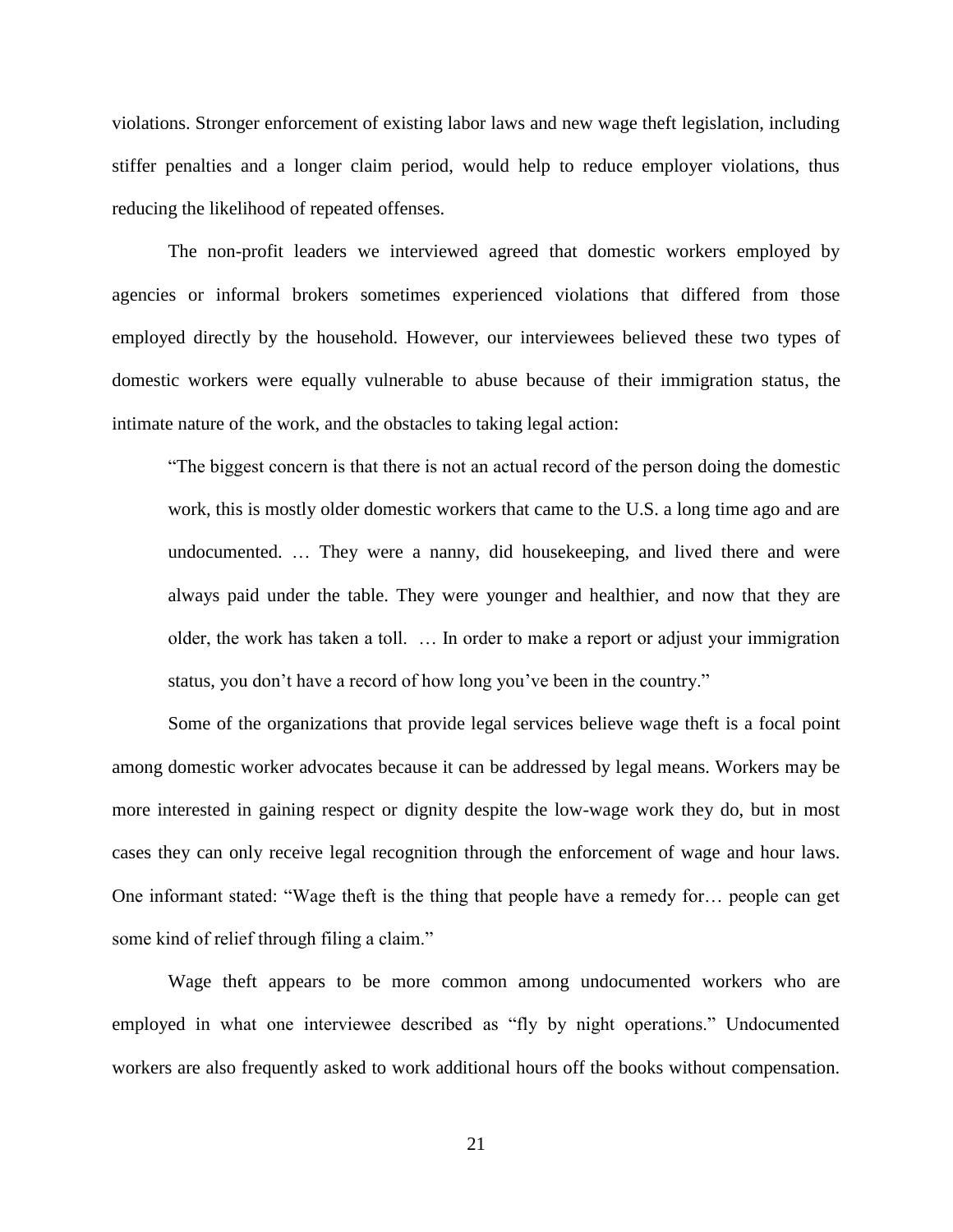Another interviewee stated that a number of employers of live-in workers were "only compensating workers eight hours when they are living overnight, and frequently those workers are immigrant workers that are vulnerable. A lot of workers in the state are working 16 hour days... there is this view that they should only be compensated for eight hours." Some of our interviewees were able to help their constituents win back stolen wages, but the process was slow: "We have become known in the region for helping people to file wage theft claims. Filing the claims is very simple but it takes a really long time to get paid. Most of the time, pressure and a letter from our organization, or a show of force, are successful."

The non-profit leaders were generally familiar with a domestic worker bill of rights because they collaborate with national organizations or advocates from other states that have worked on these campaigns. One of the more experienced organizers shared that they had luck passing legislation locally because the conditions in the area were particularly bad for domestic workers. The worker advocacy group had originally begun organizing in the area because of a large population of day laborers, and they became aware of the many domestic workers. The group helped to pass a municipal resolution to support a bill of rights mandating that workers receive regular breaks while cleaning houses. When asked if this might lead to a statewide bill of rights, the leader of this organization stated that workers were skeptical that a domestic worker bill of rights would address their needs:

"The bill of rights was geared to nannies and people working in one home. It wasn't really applicable to their reality in Lakewood. So there are things we would like to support but we need to see how much of their reality can be reflected in a statewide bill of rights… The bills of rights are created to have domestic workers covered by what they were excluded from under FLSA which is overtime and the minimum wage. For overtime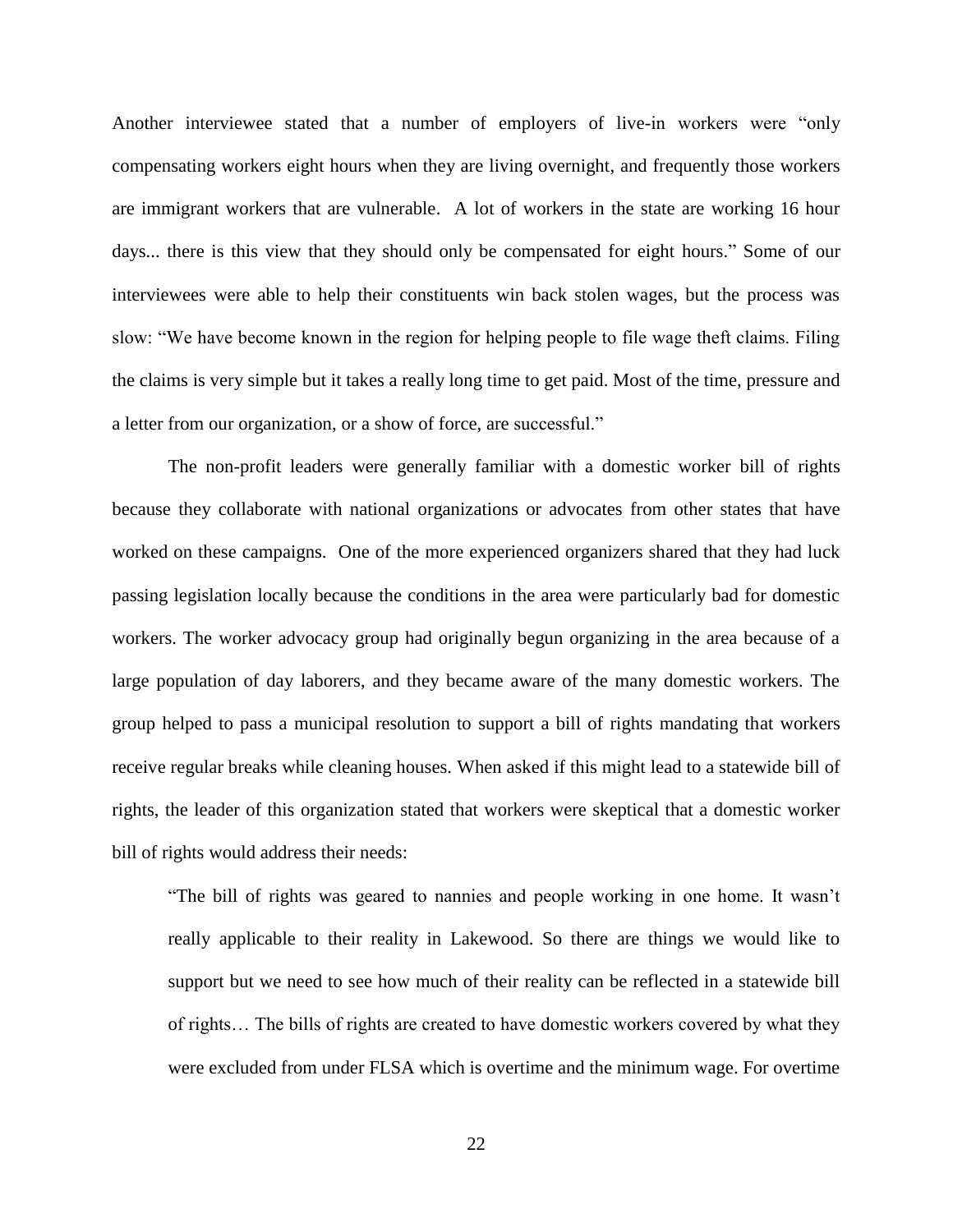they would not be able to accrue it. They're not cleaning one employer's house for 40 hours a week. They are not live-in either."

Other non-profit leaders we interviewed echoed this view that the workers served by their organizations do not sound hopeful that things will change, and they are reluctant to challenge the status quo.

When asked about New York's domestic worker bill of rights, some of our key informants distinguished between the needs of domestic workers in New York versus those in New Jersey. In their eyes, New York (especially New York City) appears to have a larger proportion of live-in domestic workers employed directly by private households. This relatively higher concentration of live-in workers makes the domestic worker bill of rights – with its focus on days off, breaks, and overtime pay – appear more relevant in New York than in New Jersey. This view was not universal however, as some of our key informants did have experience with live-in domestic workers. One key informant stated "I think part of the issue is that there isn't a union or an entity pushing a bill of rights or organizing, combined with the fact that in New York there is a greater density of people working in that industry."

While not all organizations were actively involved in campaigning for such legislation, they were clear that other campaigns in New Jersey directly connect to the needs of domestic workers. The majority of advocacy groups were in favor of stronger protections against wage theft, increasing the minimum wage, helping undocumented workers obtain a driver's license, and passing and strengthening paid sick day legislation. In fact, New Jersey's state government approved new paid sick leave legislation at the time of our interviews in October 2018. This state-level sick day policy is an example of a recent victory for advocacy groups that had campaigned for the legislation by passing a version of the policy in many progressive New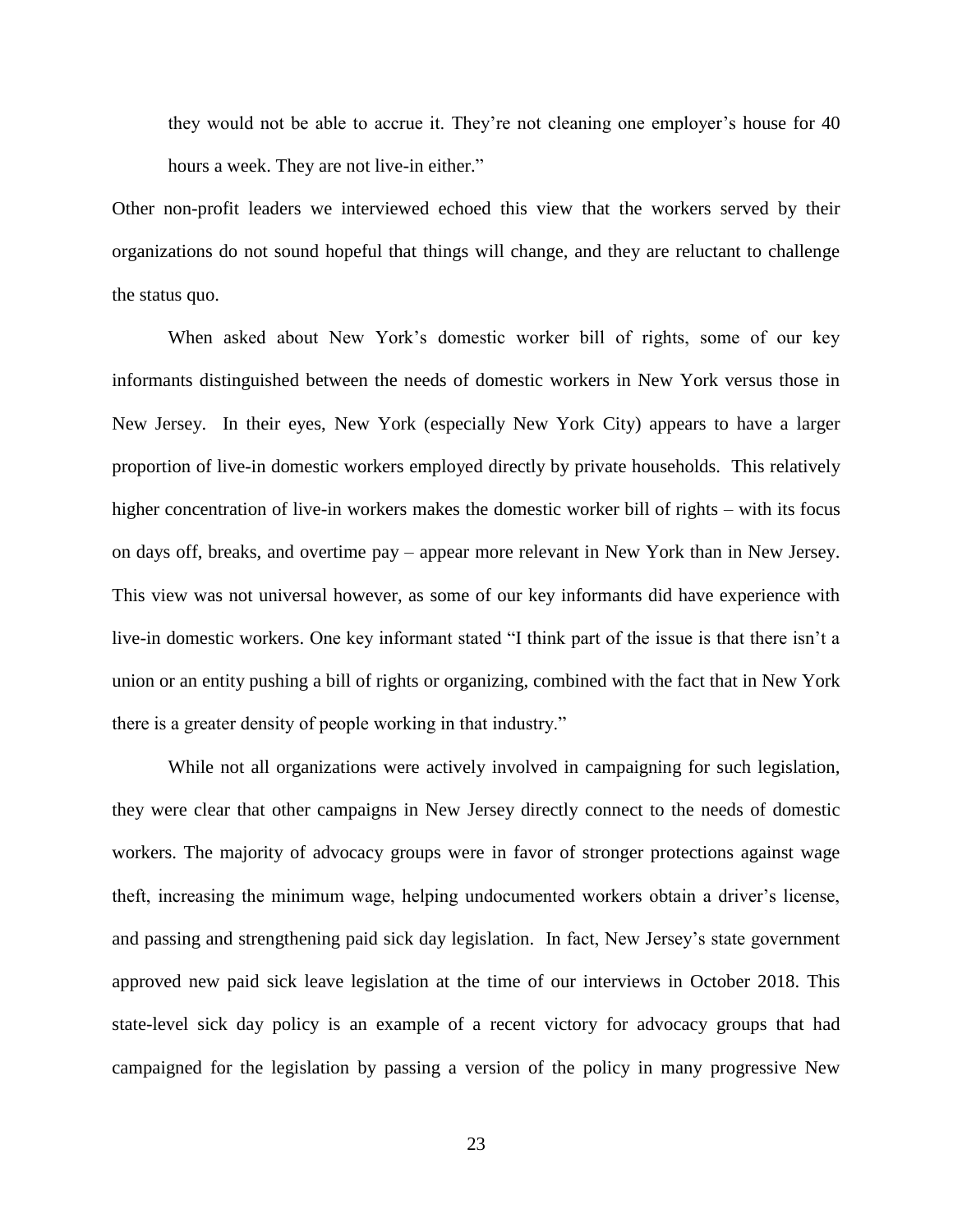Jersey municipalities. Passing progressive legislation at the local level is a strategy that groups often use to gain momentum for a statewide bill on a variety of issues, from banning fracking to increasing the minimum wage (Philips 2018; Riverstone-Newell 2017).

Several interviewees spoke to the difficulty of organizing domestic workers for campaigns. Some organizers are able to find workers by offering other services like health and safety training or classes in English as a Second Language. However, the nature of domestic work poses difficulties for organizers, especially the spread of single workers across different households and their relative isolation: "This is not something that we can do on our own. We have reached out to national organizations to learn more about their experiences, but we need the support of other organizations around the state. … There also seems to be little information about domestic workers in New Jersey. … Instead of organizing one workplace or workers in one workplace, people are employed by individual households."

Our interviewees frequently noted that domestic workers were tired of harassment and disrespect. In one municipality, workers were constantly being asked to scrub the floor on their hands and knees, a practice that workers believed to be extremely demeaning. "You have to get people to focus on their rights. The biggest issue historically, when you went to work as a Latino, they required you to get on your knees and scrub the floors, and they refuse to do the work on their knees." Our key informants consistently emphasized that the low-wage workers they represent are concerned not only with wage theft but also with formally gaining dignity and respect. Closely linked with this problem was a desire among workers to have stronger enforcement of labor laws and explicit assurances of the ways in which labor laws will be enforced. Domestic workers view labor law enforcement as a means toward commanding more respect for their work.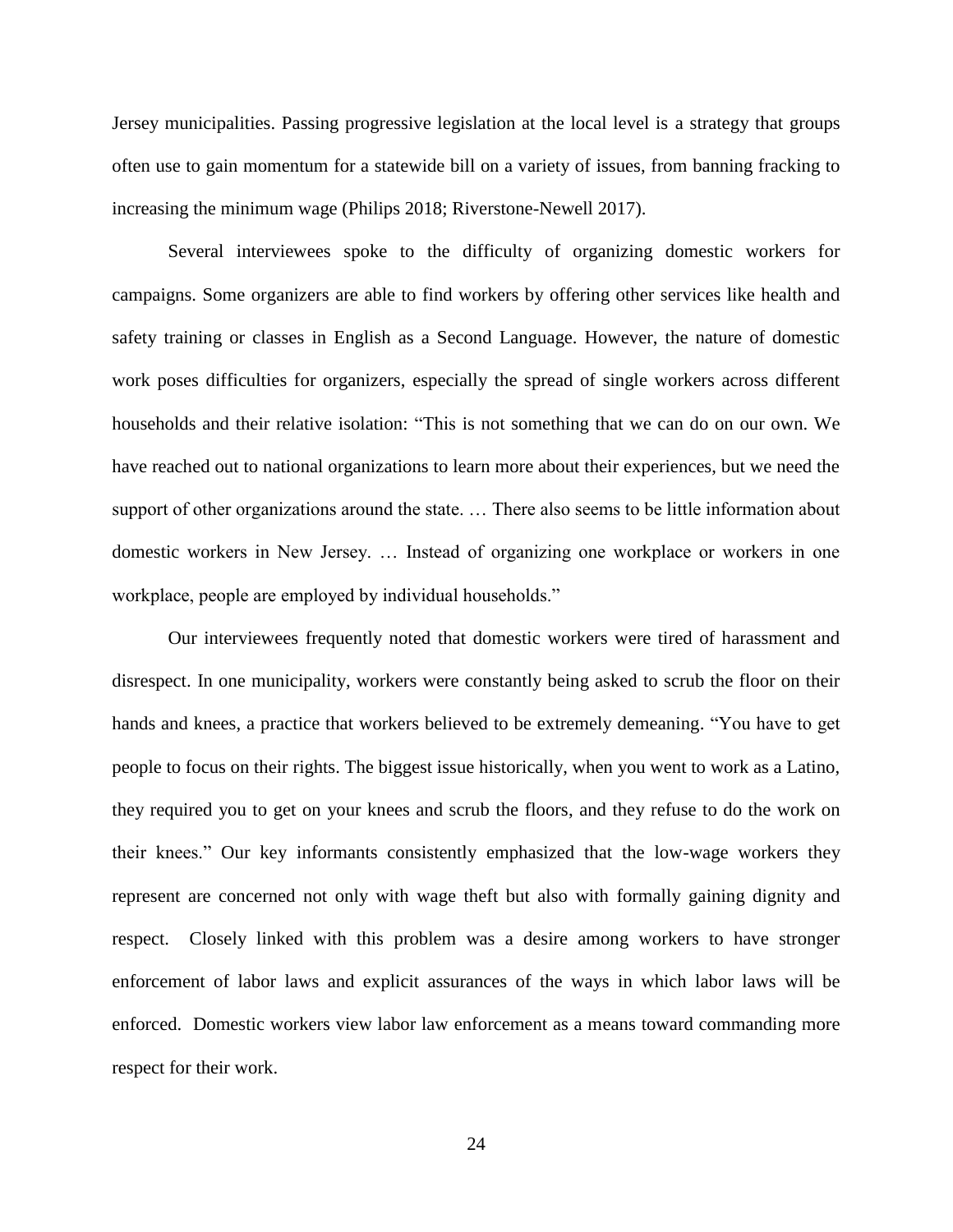#### **VI. Conclusion**

This paper has used a mixed-methods approach to explore the increased demand for domestic workers to provide paid caring labor in the United States and the political economy around legislative reforms to protect domestic workers. The U.S. is the largest destination country for female migrants, many of whom seek paid care work. As argued by Evelyn Nakano Glenn (2010: 5), "the social organization of care has become preeminently a public issue, one that is integral to questions of economic and social justice, gender inequality, race inequality, class inequality, and citizenship rights." More evidence is needed on how this care is organized, who performs the care, and how paid care workers fare in terms of wages and working conditions.

This study's analysis of labor force survey data for the U.S. indicates that the number of home health aides has surpassed housekeepers and child care providers among domestic workers, and qualitative evidence points to multiple problems with wage and hour violations and poor working conditions. The growth in the number of health aides reflects the changing demographic composition of the U.S. population and the increasing need for people to care for the elderly and disabled. However, the low value assigned to care work and lack of labor law protections may prove to be a large obstacle to finding sufficient care workers in the future to meet this demand.

Household survey evidence presented in this paper for New Jersey indicates that more than half of household employers of domestic workers are unfamiliar with the labor laws that cover the people who work in their homes. This finding helps to explain why wage theft is such a problem in New Jersey, a finding that is supported with more detailed data from interviews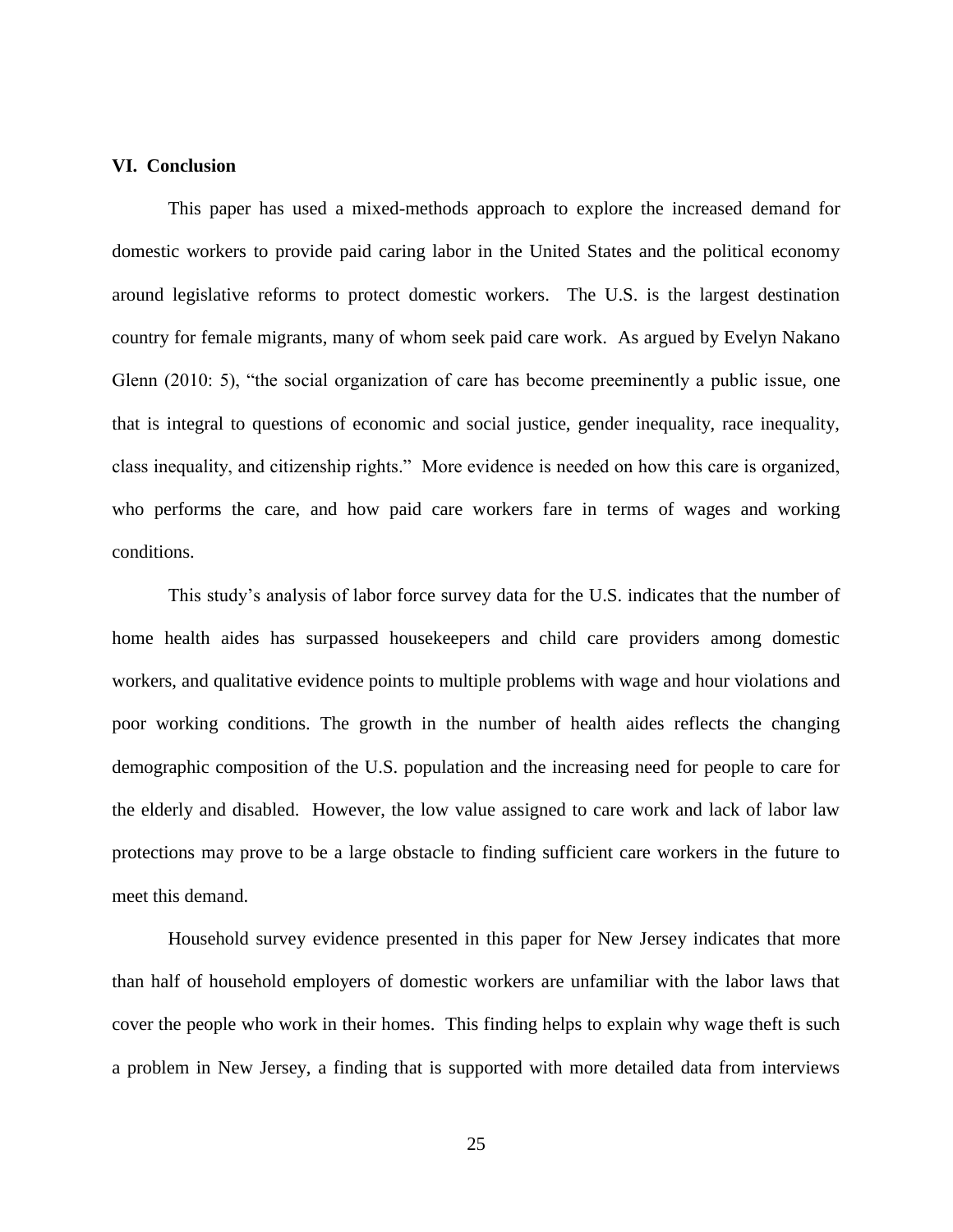with non-profit leaders who advocate for domestic workers and low-wage workers in New Jersey. This issue can be addressed by a domestic worker bill of rights as passed in eight other states or by legislation designed specifically to prevent wage theft and increase employer liability in wage recovery lawsuits. However, as made clear by the experiences of other states and our interviews, crucial for the success of a campaign for legislation to protect domestic workers is a strong organizing capacity within a state. Not only do organized campaigns help advocates and workers to navigate the political climate to push new legislation and stronger enforcement, they also help to educate employers and workers about labor laws and to change social norms around the value of paid care work.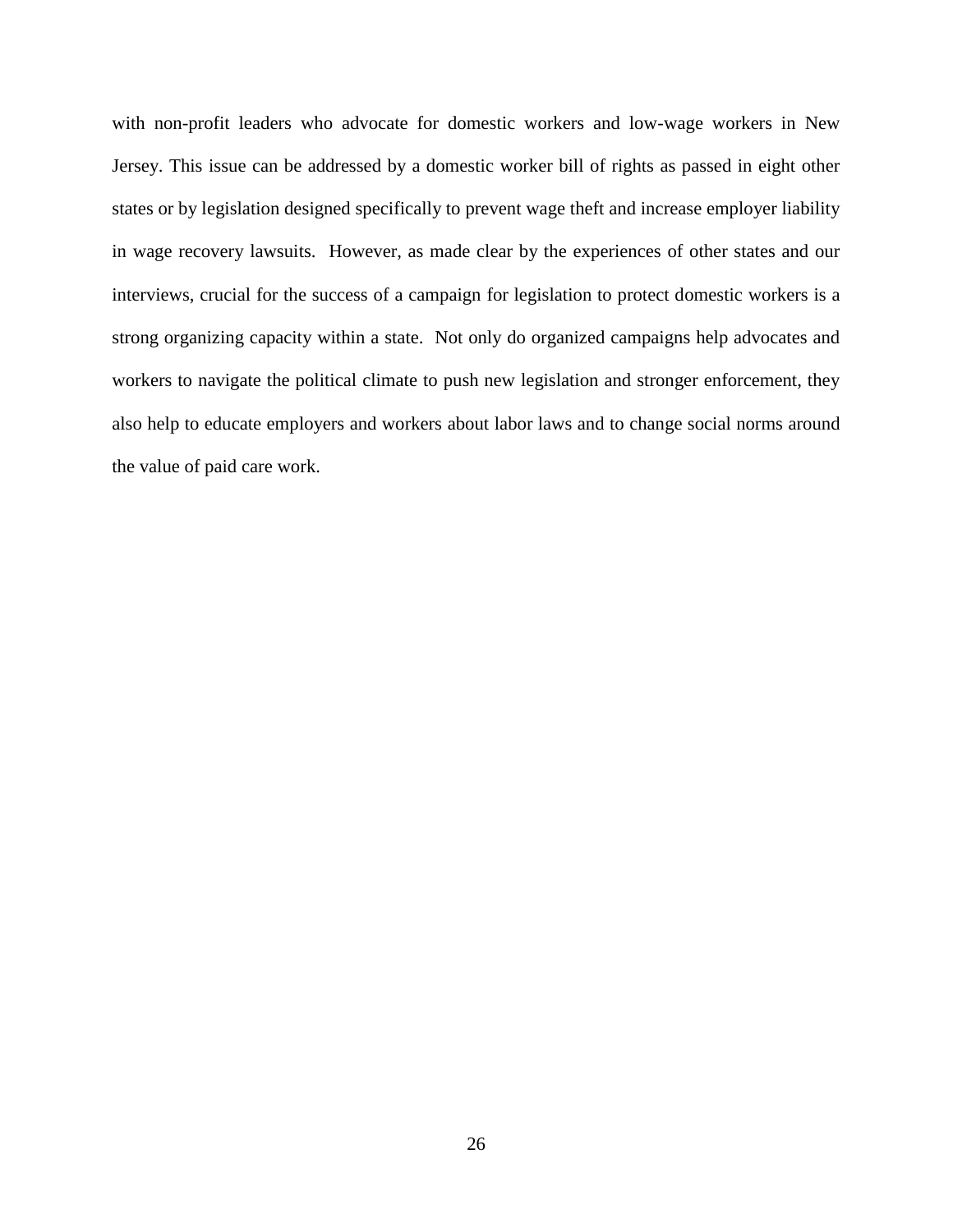#### **References**

- Bagenstos, Samuel. 2016. "Disability Rights and Labor: Is This Conflict Really Necessary?" *Indiana Law Journal* 92 (1): 277-298.
- Bernhardt, Annette, Michael Spiller, and Diana Polson. 2013. "All Work and No Pay: Violations of Employment and Labor laws in Chicago, Los Angeles and New York City," *Social Forces* 91 (3): 725-746.
- Boris, Eileen, and Premilla Nadasen. 2008. "Domestic Workers Organize!" *WorkingUSA: The Journal of Labor and Society* 11 (4): 413-437.
- Bureau of Labor Statistics. Various years. *Current Population Survey Outgoing Rotation Group Microdata*. Survey conducted by the Bureau of the Census for the Bureau of Labor Statistics. Washington, DC: U.S. Census Bureau.
- Burnham, Linda, and Andrea Mercado. 2018. "Expanding Domestic Worker Rights in the 21<sup>st</sup> Century: Statewide Campaigns for Domestic Worker Bills of Rights," in *No One Size Fits All: Worker Organization, Policy and Movement in a New Economic Age*. Labor and Employment Relations Association 2018 Research Volume (New York: Cornell University Press, forthcoming).
- Burnham, Linda, and Nik Theodore. 2012. *Home Economics: The Invisible and Unregulated World of a Domestic Worker*. New York: National Domestic Workers Alliance.
- Cantor, Guillermo. 2010. "Struggling for Immigrants' Rights at the Local Level: The Domestic Workers Bill of Rights Initiative in a Suburb of Washington, DC," *Journal of Ethnic and Migration Studies* 36 (7): 1061-1078.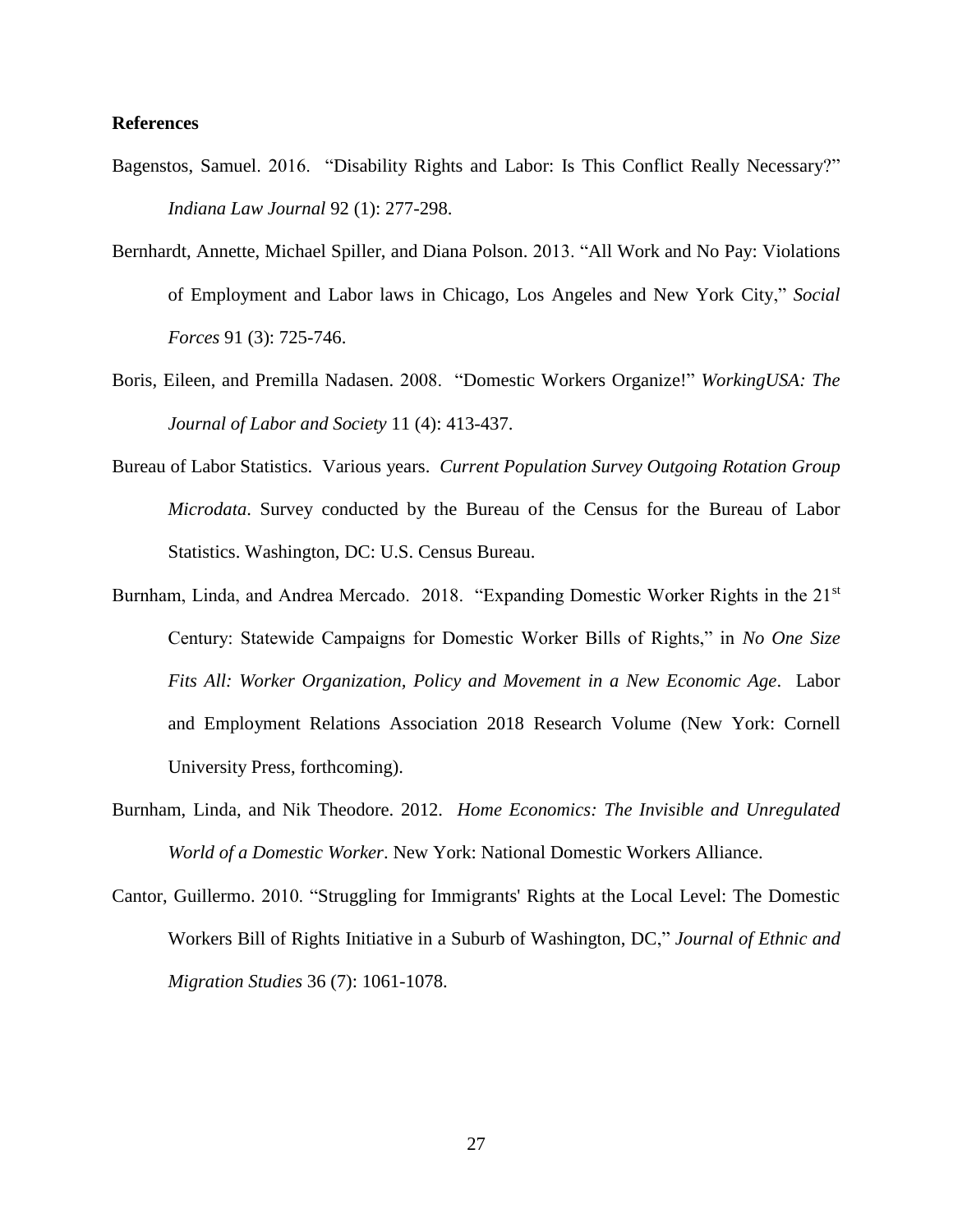- Connelly, Rachel, Xiao-yuan Dong, Joyce Jacobsen, and Yaohui Zhao. 2018. "The Care Economy in Post-Reform China: Feminist Research on Unpaid and Paid Work and Well-Being," *Feminist Economics* 24 (2): 1-30.
- Fakih, Ali, and Walid Marrouch. 2014. "Who Hires Foreign Domestic Workers? Evidence from Lebanon," *Journal of Developing Areas* 48 (3): 339-352.
- Fine, Janice Ruth. 2006. *Worker Centers: Organizing Communities at the Edge of the Dream.* Ithaca, NY: Cornell University Press.
- Flood, Sarah, Miriam King, Renae Rodgers, Steven Ruggles, and J. Robert Warren. 2018. Integrated Public Use Microdata Series, Current Population Survey: Version 6.0 [dataset]. Minneapolis, MN: IPUMS. https://doi.org/10.18128/D030.V65.0
- Glenn, Evelyn Nakano. 2010. *Forced to Care: Coercion and Caregiving in America*. Cambridge, MA: Harvard University Press.
- Haskins, Catherine. 2010. *Household Employer Payroll Tax Evasion: An Exploration Based on IRS Data and on Interviews with Employers and Domestic Workers*, Open Access Dissertations: 163.
- Hennebry, J., J. Holliday, and M. Moniruzzaman. 2017. *At What Cost? Women Migrant Workers Remittances and Development*. New York: UN Women.
- Hondagneu-Sotelo, Pierrette. 2007. "Cleaning Up a Dirty Business," in *Doméstica: Immigrant Workers Cleaning and Caring in the Shadows of Affluence*, 2nd ed., University of California Press, pp. 210–244.
- International Labor Organization. 2018. *Care Work and Care Jobs for the Future of Decent Work*. Geneva: ILO.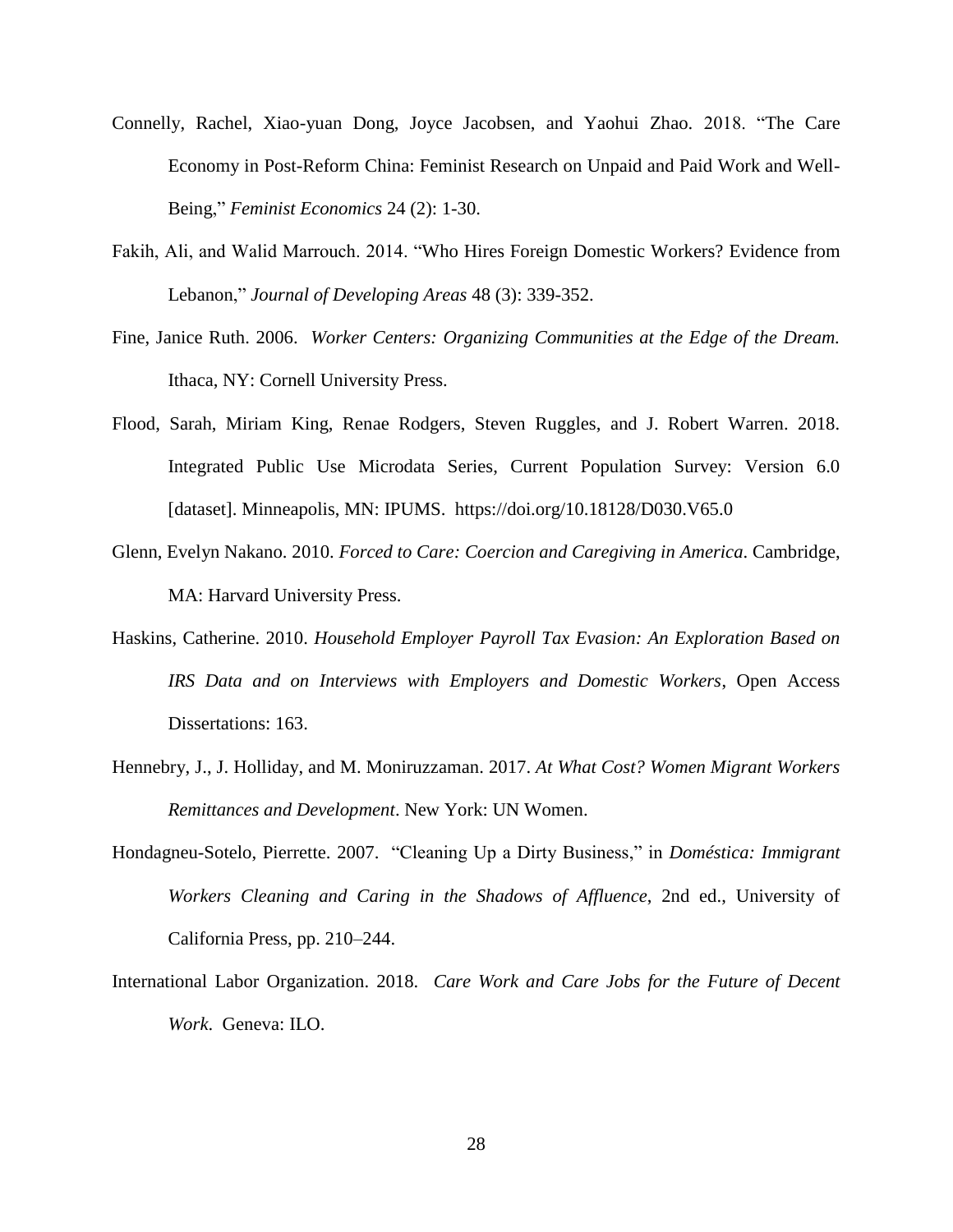- \_\_\_\_\_\_\_\_. 2015. *Migrant Domestic Workers Across the World: Global and Regional Estimates*. Geneva: ILO.
- Kantor, Paula. 2009. "Women's Exclusion and Unfavorable Inclusion in Informal Employment in Lucknow, India: Barriers to Voice and Livelihood Security," *World Development* 37 (1): 194-207.
- Kim, Yeounghee. 2018. "Prevalence and Determinants of Violation of the Federal Minimum Wage Law," Rutgers University Working Paper.
- Le Goff, Maëlan, and Sara Salomone. 2016. "Remittances and the Changing Composition of Migration," *The World Economy* 39 (4): 513-529.
- Lopez-Ekra, Sylvia, Christine Aghazarm, Henriette Kötter, and Blandine Mollard. 2011. "The Impact of Remittances on Gender Roles and Opportunities for Children in Recipient Families: Research from the International Organization for Migration," *Gender & Development* 19 (1): 69-80.
- Lyberaki, Antigone. 2011. "Migrant Women, Care Work, and Women's Employment in Greece," *Feminist Economics* 17 (3): 103-131.
- Milkman, Ruth, and Ed Ott (eds.). 2014. *New Labor in New York: Precarious Workers and the Future of the Labor Movement*. Ithaca, NY: Cornell University Press.
- Osterman, Paul. 2017. *Who Will Care for Us? Long-Term Care and the Long-Term Workforce*. New York: Russell Sage Foundation.
- Phillips, Lauren. 2017. "Impeding Innovation: State Preemption of Progressive Local Regulations," *Columbia Law Review* 117 (8): 2225-2263.
- Riverstone-Newell. 2017. "The Rise of State Preemption Laws in Response to Local Policy Innovation," *Publius: The Journal of Federalism* 47 (3): 403–425.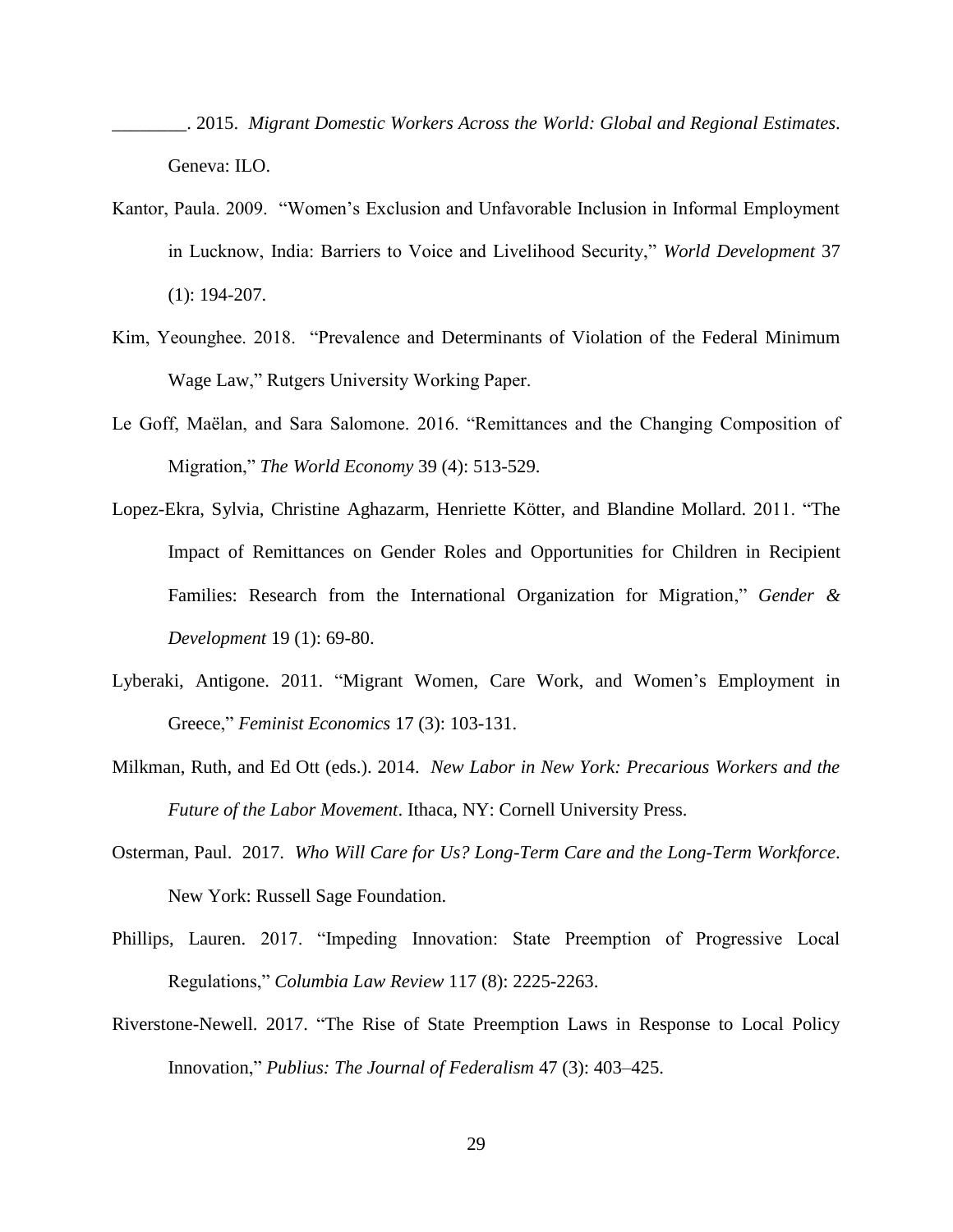- Seattle City Council. 2018. Domestic Workers' Bill of Rights. Seattle, WA: Seattle City Council. https://www.seattle.gov/council/issues/past-issues/domestic-workers.
- Shierholz, Heidi. 2013. *Low Wages and Scant Benefits Leave Many In-Home Workers Unable to Make Ends Meet*. Washington, DC: Economic Policy Institute.

Solis, Steve. 2018. "Lakewood Cleaners Still Scrub on Their Knees, Forgo Lunch Breaks, Survey Says," *Asbury Park Press* (May 19, 2018). https://www.app.com/story/news/local/jacksonlakewood/lakewood/2018/05/19/lakewood-cleaners-still-scrub-their-knees-dont-getbreaks-survey/624626002/.

- Ticona, Julia, Alexandra Mateescu, and Alex Rosenblat. 2018. *Beyond Disruption: How Tech Shapes Labor Across Domestic Work & Ridehailing.* New York: Data & Society.
- UN Women, Global Migration Group. 2017. *Migration, Remittances and Financial Inclusion: Challenges and Opportunities for Women's Economic Empowerment.* New York: UN Women.
- U.S. Department of Labor, Wage and Hour Division (2018). *Home Care: Domestic Service Final Rule Frequently Asked Questions.* Washington, DC: U.S. Department of Labor.
- Wang, Chieh-Hsuan, Chien-Ping Chung, Jen-Te Hwang, and Chia-yang Ning. 2018. "The Foreign Domestic Workers in Singapore, Hong Kong, and Taiwan: Should Minimum Wage Apply to Foreign Domestic Workers?" *Chinese Economy* 51 (2): 154-174.

World Bank. 2016. *Migration and Remittances Factbook 2016.* Washington, DC: World Bank.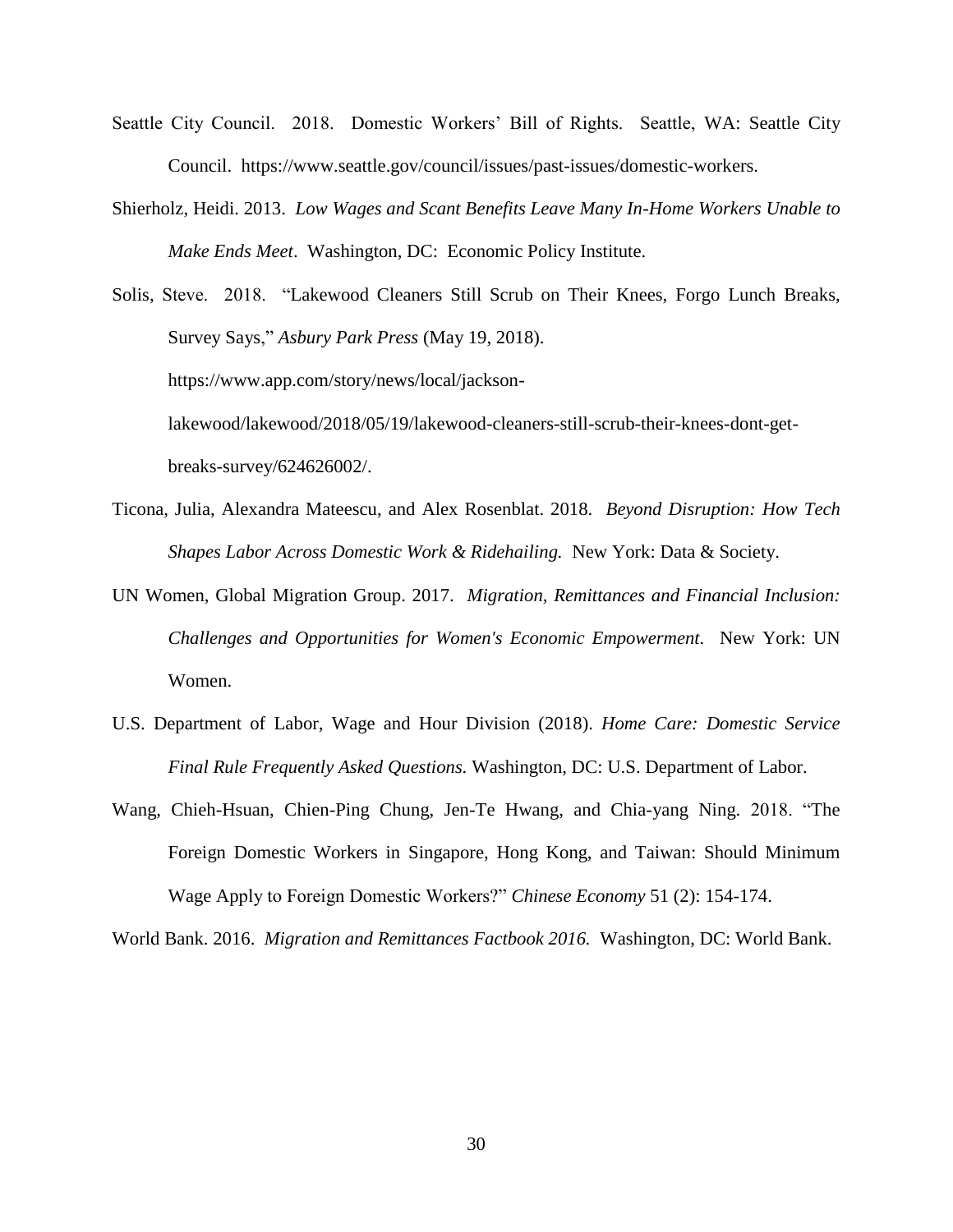#### **Appendix: Interview Questions for Leaders of Non-Profit Organizations**

- 1. What is your position at (Name of Organization)?
- 2. When did you start to work at (Name of Organization)?
- 3. How does the mission of your organization relate to domestic worker rights?
- 4. Are you familiar with the New York domestic worker bill of rights?
- 5. Have you and/or your organization been involved in previous discussions around legislating a domestic worker bill of rights in New Jersey?
- 6. Are you or is your organization involved in any current discussions around legislating a domestic worker bill of rights in New Jersey?
- 7. What is your understanding of why New Jersey has not legislated a domestic worker bill of rights to date?
- 8. What is your understanding of current efforts in New Jersey to legislate a domestic worker bill of rights?
- 9. Do the domestic workers with whom your organization has contact demonstrate a need for a domestic worker bill of rights? That is, do they talk about violations of their rights and the lack of current legal protection in New Jersey?
- 10. What are some examples of worker rights violations you have heard about from workers that could be prevented with a domestic worker bill of rights?
- 11. What stands out in your mind as best practices among states that do have a domestic worker bill of rights?

31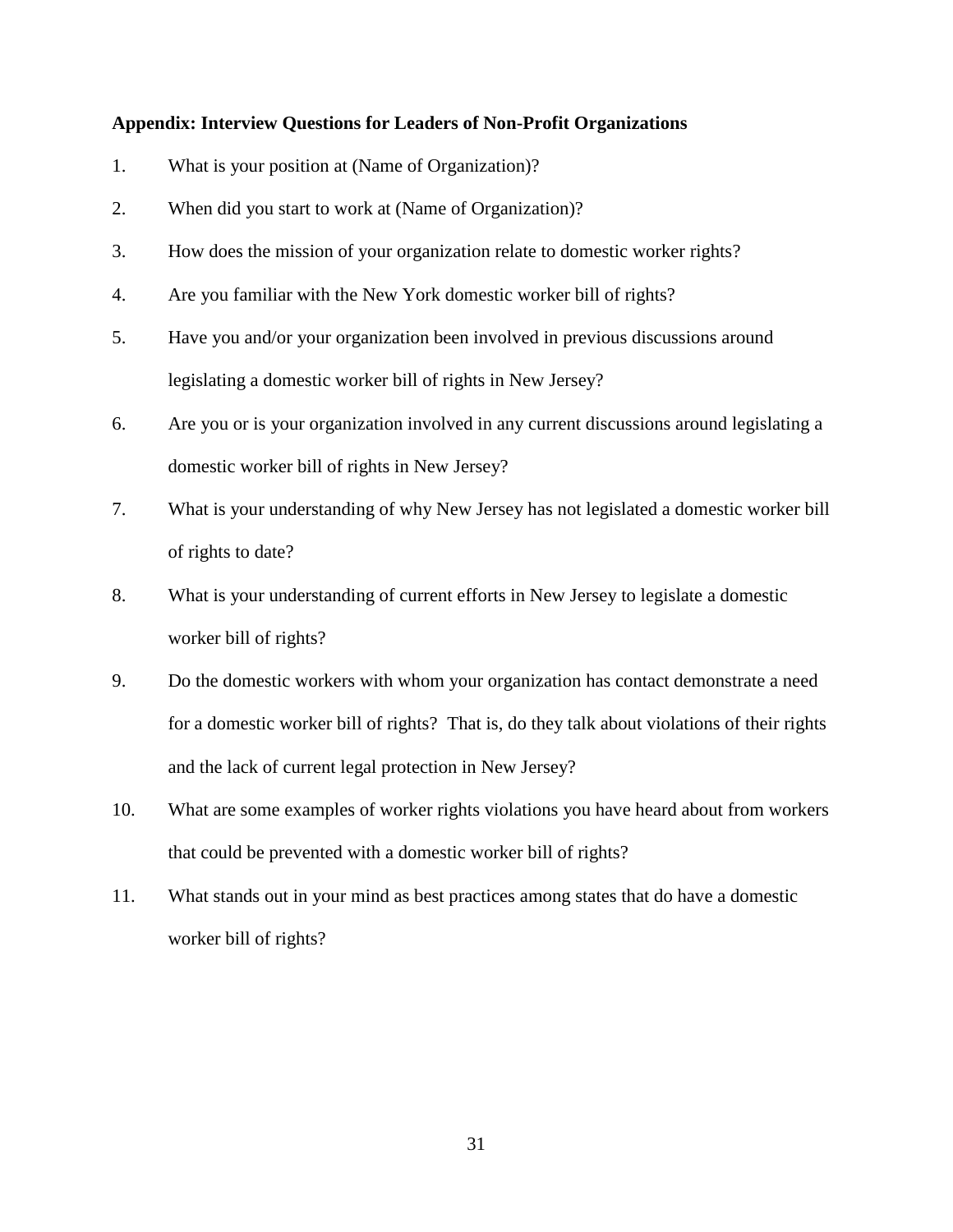Figure 1. Domestic Workers Globally by Gender, 2018



Panel A: Total Number of Domestic Workers, by Gender

Panel B: Domestic Workers as % of Total Employment, by Gender



Source: International Labor Organization (2018).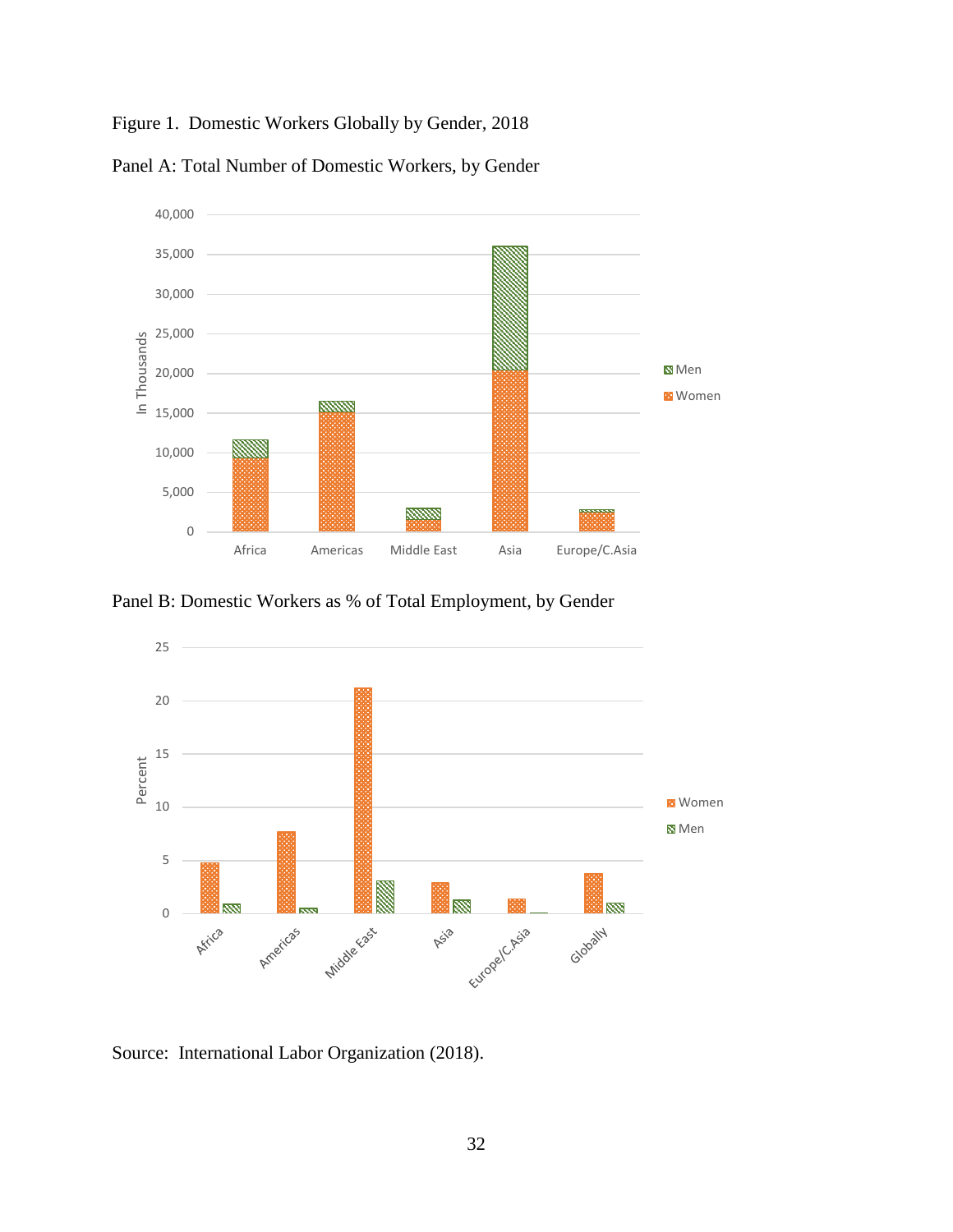

Figure 2. Number of Domestic Workers in the U.S. by Category, 2003-2017

Source: Constructed using Current Population Survey Outgoing Rotation Group microdata for 2003-2017.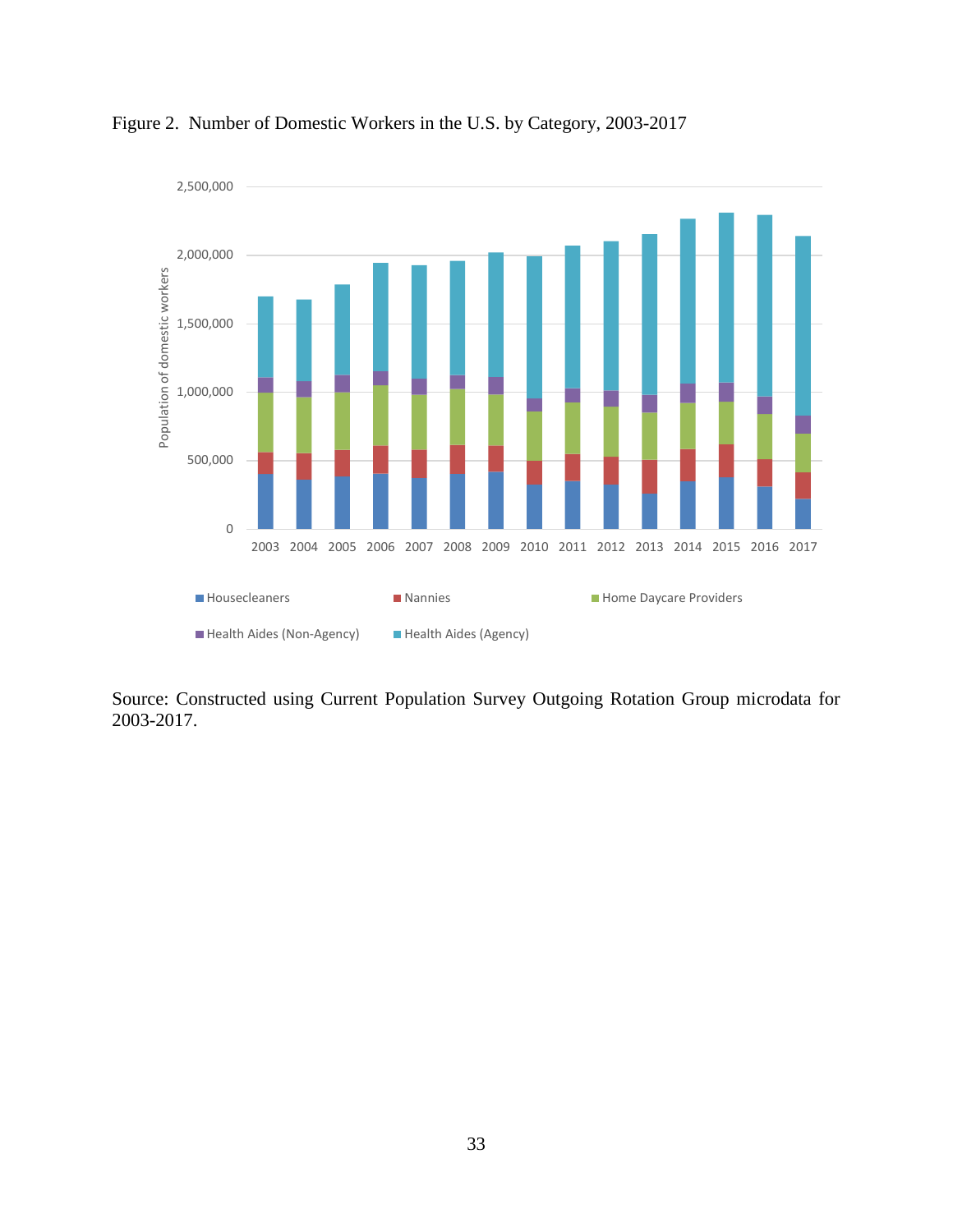Figure 3. Median Hourly Wages, 2003-05 through 2015-17



Panel A: Nominal Hourly Wages





Note: Each data point represents the median hourly wage of 3 years of pooled microdata from the CPS (so 2005 is constructed with 2003-05 data, 2006 is constructed with 2004-06 data, and so on). Real wages deflated using the annual CPI-U with base year 2003. Wage data unavailable for home daycare providers.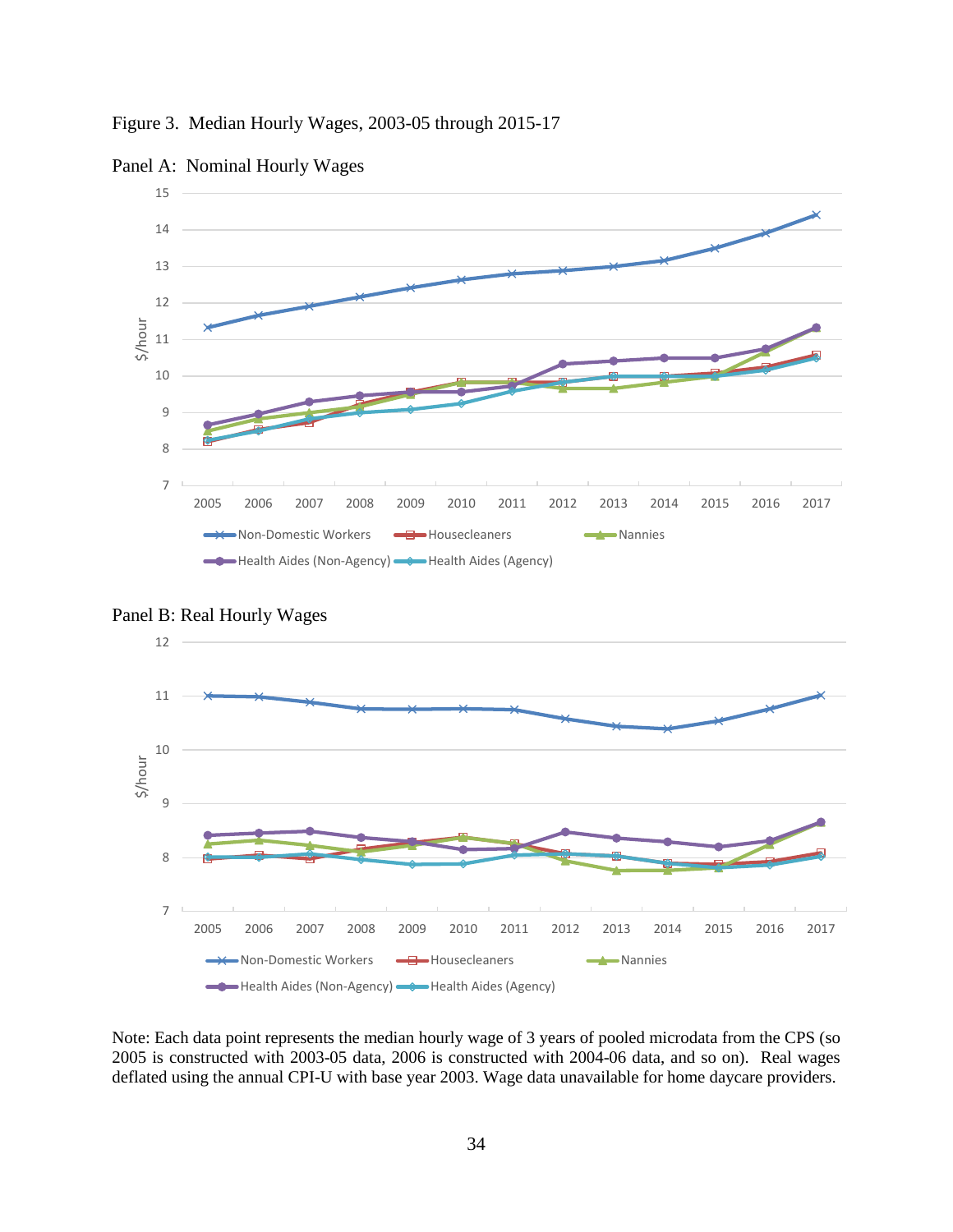

Figure 4. Labor Standard Violations among Domestic Workers in the United States

Panel A: Sample of 2,086 Domestic Workers

Panel B: Sample of 4,387 Low-Wage Workers Including Domestic Workers



Sources: Panel A - Burnham and Theodore (2012); Panel B - Bernhardt *et al.* (2013).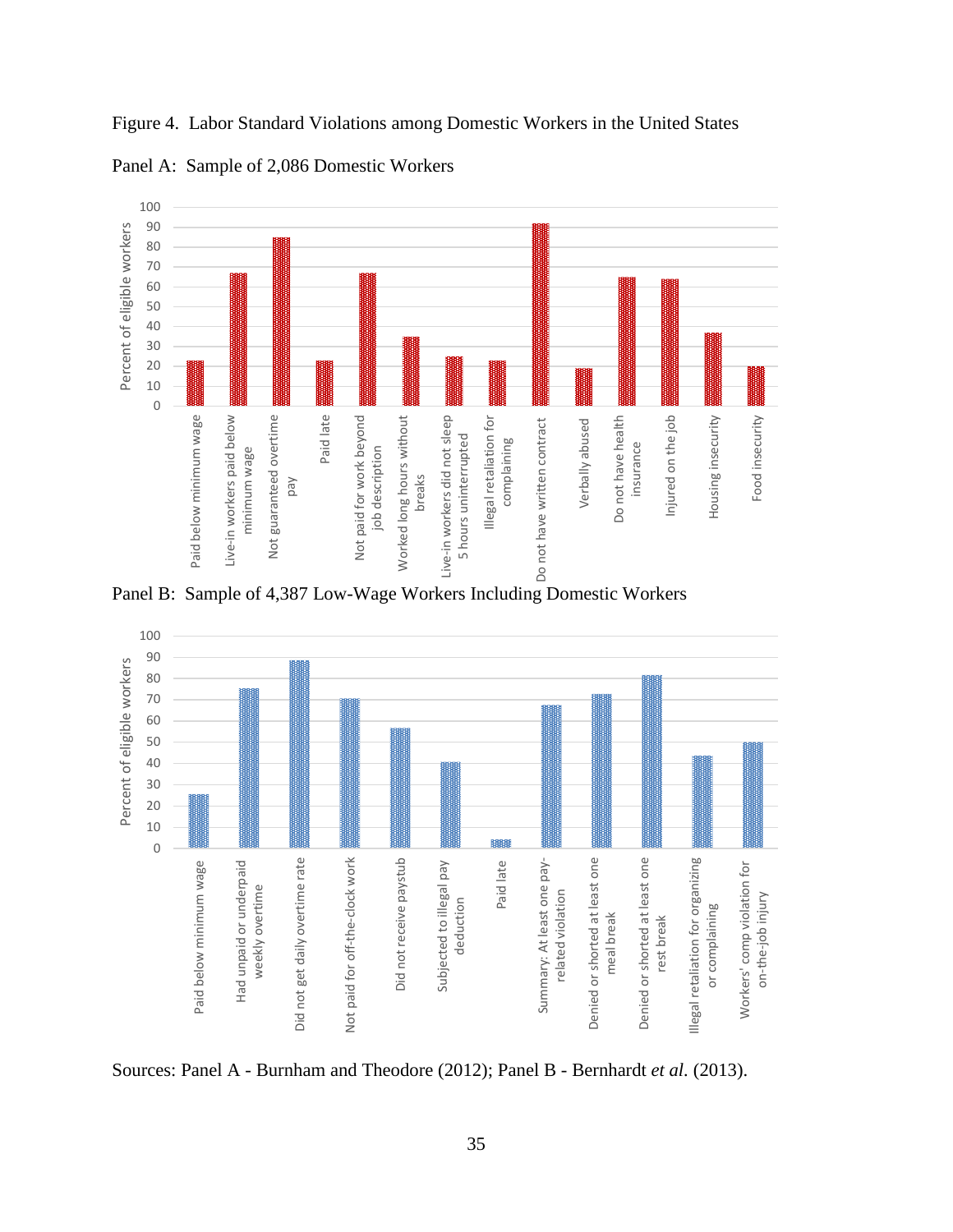|                           | Non-Domestic<br>Workers | Domestic<br>Workers | House-<br>cleaners | <b>Nannies</b> | Home Daycare<br>Providers | <b>Health Aides</b><br>(Non-Agency) | <b>Health Aides</b><br>(Agency) |
|---------------------------|-------------------------|---------------------|--------------------|----------------|---------------------------|-------------------------------------|---------------------------------|
| Panel A: 2015-17          |                         |                     |                    |                |                           |                                     |                                 |
| Gender                    |                         |                     |                    |                |                           |                                     |                                 |
| Women                     | 46.1                    | 91.9                | 95.5               | 98.0           | 98.4                      | 87.9                                | 88.9                            |
| Men                       | 53.9                    | 8.1                 | 4.5                | 2.0            | 1.6                       | 12.1                                | 11.1                            |
| Nativity                  |                         |                     |                    |                |                           |                                     |                                 |
| U.S. born                 | 83.1                    | 66.7                | 31.7               | 74.7           | 73.9                      | 68.4                                | 71.8                            |
| U.S. naturalized          | 8.1                     | 13.5                | 15.5               | 7.7            | 11.3                      | 13.5                                | 14.4                            |
| Immigrant not naturalized | 8.8                     | 19.8                | 52.8               | 17.6           | 14.9                      | 18.1                                | 13.8                            |
| Race/ethnicity            |                         |                     |                    |                |                           |                                     |                                 |
| White                     | 64.3                    | 44.4                | 28.4               | 69.0           | 56.7                      | 50.0                                | 40.7                            |
| <b>Black</b>              | 11.1                    | 20.9                | 5.1                | 4.7            | 12.2                      | 16.9                                | 29.7                            |
| Hispanic                  | 16.5                    | 26.0                | 62.4               | 20.2           | 25.8                      | 19.0                                | 19.2                            |
| Asian                     | 5.9                     | 6.2                 | 2.9                | 2.6            | 3.2                       | 9.9                                 | 8.0                             |
| Other                     | 2.3                     | 2.5                 | 1.2                | 3.6            | 2.1                       | 4.3                                 | 2.5                             |
| Panel B: 2003-05          |                         |                     |                    |                |                           |                                     |                                 |
| Gender                    |                         |                     |                    |                |                           |                                     |                                 |
| Women                     | 45.8                    | 95.1                | 96.7               | 96.7           | 98.0                      | 91.6                                | 92.4                            |
| Men                       | 54.2                    | 4.9                 | 3.3                | 3.3            | 2.0                       | 8.4                                 | 7.6                             |
| Nativity                  |                         |                     |                    |                |                           |                                     |                                 |
| U.S. born                 | 85.5                    | 70.0                | 44.5               | 73.2           | 85.7                      | 75.6                                | 73.1                            |
| U.S. naturalized          | 5.9                     | 9.0                 | 10.0               | 7.2            | 4.7                       | 8.5                                 | 11.8                            |
| Immigrant not naturalized | 8.6                     | 21.0                | 45.5               | 19.6           | 9.5                       | 15.9                                | 15.0                            |
| Race/ethnicity            |                         |                     |                    |                |                           |                                     |                                 |
| White                     | 70.9                    | 51.3                | 37.7               | 64.3           | 64.8                      | 57.6                                | 45.4                            |
| <b>Black</b>              | 10.4                    | 17.9                | 9.4                | 9.9            | 13.8                      | 18.9                                | 28.1                            |
| Hispanic                  | 12.7                    | 25.6                | 49.6               | 19.4           | 17.4                      | 17.3                                | 19.7                            |
| Asian                     | 4.3                     | 3.1                 | 1.9                | 4.4            | 1.7                       | 3.7                                 | 4.4                             |
| Other                     | 1.7                     | 2.2                 | 1.4                | 2.0            | 2.3                       | 2.5                                 | 2.5                             |

Table 1. Domestic Workers in the U.S. by Gender, Citizenship Status and Race, 2003-2017 (In percent).

Source: Constructed using Current Population Survey Outgoing Rotation Group pooled microdata for 2003-05 and 2015-2017.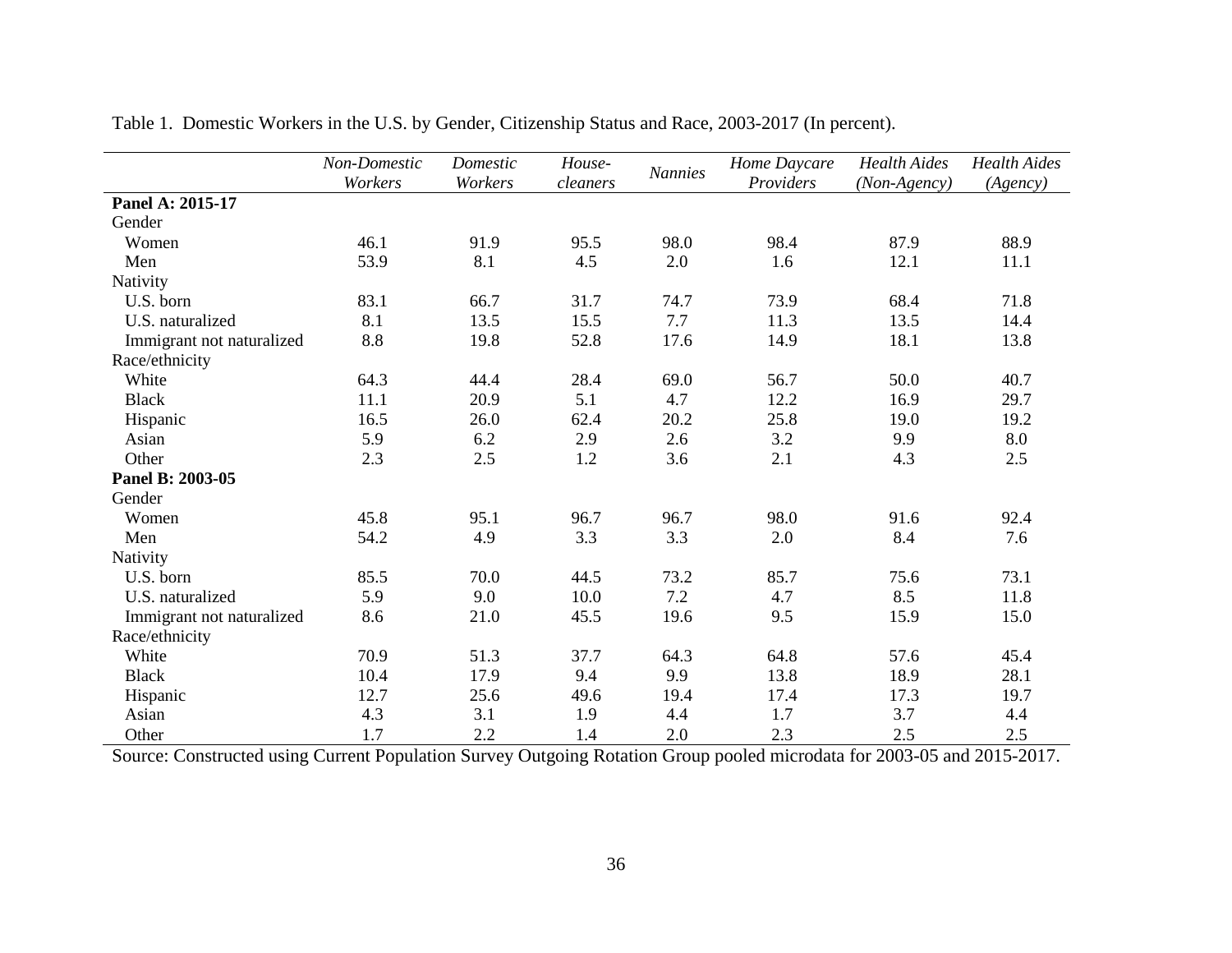|                              |                         |                     |                    |                | <b>Health Aides</b> | Health   |
|------------------------------|-------------------------|---------------------|--------------------|----------------|---------------------|----------|
|                              | Non-Domestic<br>Workers | Domestic<br>Workers | House-<br>cleaners | <b>Nannies</b> | $(Non-$             | Aides    |
|                              |                         |                     |                    |                | Agency)             | (Agency) |
| Panel A: 2015-17             |                         |                     |                    |                |                     |          |
| Overall                      | \$13.30                 | \$9.25              | \$9.73             | \$9.41         | \$9.83              | \$9.01   |
| Gender                       |                         |                     |                    |                |                     |          |
| Women                        | \$12.43                 | \$9.16              | \$9.65             | \$9.43         | \$9.72              | \$8.89   |
| Men                          | \$14.17                 | \$10.19             | \$11.64            | \$8.45         | \$11.05             | \$10.01  |
| Nativity                     |                         |                     |                    |                |                     |          |
| U.S. born                    | \$13.46                 | \$9.14              | \$10.13            | \$9.40         | \$9.72              | \$8.89   |
| U.S. naturalized             | \$14.16                 | \$9.68              | \$9.40             | \$10.74        | \$10.23             | \$9.63   |
| Immigrant not<br>naturalized | \$11.36                 | \$9.33              | \$9.55             | \$8.91         | \$9.98              | \$9.06   |
| Race/ethnicity               |                         |                     |                    |                |                     |          |
| White                        | \$14.12                 | \$9.41              | \$10.00            | \$9.40         | \$9.97              | \$9.22   |
| <b>Black</b>                 | \$11.64                 | \$8.82              | \$9.04             | \$9.12         | \$9.33              | \$8.76   |
| Hispanic                     | \$11.79                 | \$9.15              | \$9.51             | \$9.70         | \$9.43              | \$8.67   |
| Asian                        | \$14.75                 | \$9.93              | \$9.97             | \$9.55         | \$10.09             | \$9.92   |
| Other                        | \$12.58                 | \$9.48              | \$15.87            | \$8.40         | \$11.95             | \$8.46   |
| Panel B: 2003-05             |                         |                     |                    |                |                     |          |
| Overall                      | \$13.25                 | \$8.90              | \$9.20             | \$8.77         | \$8.99              | \$8.72   |
| Gender                       |                         |                     |                    |                |                     |          |
| Women                        | \$12.27                 | \$8.87              | \$9.18             | \$8.72         | \$9.00              | \$8.69   |
| Men                          | \$14.25                 | \$9.31              | \$9.56             | \$13.18        | \$8.83              | \$9.18   |
| Nativity                     |                         |                     |                    |                |                     |          |
| U.S. born                    | \$13.52                 | \$8.76              | \$9.16             | \$8.67         | \$8.91              | \$8.60   |
| U.S. naturalized             | \$14.03                 | \$9.27              | \$9.25             | \$8.27         | \$8.03              | \$9.51   |
| Immigrant not<br>naturalized | \$10.85                 | \$9.14              | \$9.23             | \$9.44         | \$9.96              | \$8.72   |
| Race/ethnicity               |                         |                     |                    |                |                     |          |
| White                        | \$13.95                 | \$9.07              | \$9.45             | \$8.76         | \$9.56              | \$8.86   |
| <b>Black</b>                 | \$12.03                 | \$8.81              | \$9.32             | \$9.14         | \$8.26              | \$8.73   |
| Hispanic                     | \$11.24                 | \$8.57              | \$8.93             | \$8.80         | \$7.58              | \$8.14   |
| Asian                        | \$14.16                 | \$9.33              | \$8.79             | \$7.31         | \$9.50              | \$9.68   |
| Other                        | \$12.90                 | \$9.79              | \$11.23            | \$9.36         | \$9.06              | \$9.63   |

Table 2. Real Hourly Wages in the U.S. by Gender, Citizenship Status, and Race, 2003-17

Source: Constructed using Current Population Survey Outgoing Rotation Group pooled microdata for 2003-05 and 2015-2017. Real wages deflated using the annual CPI-U with base year 2003. Wage data unavailable for home daycare providers.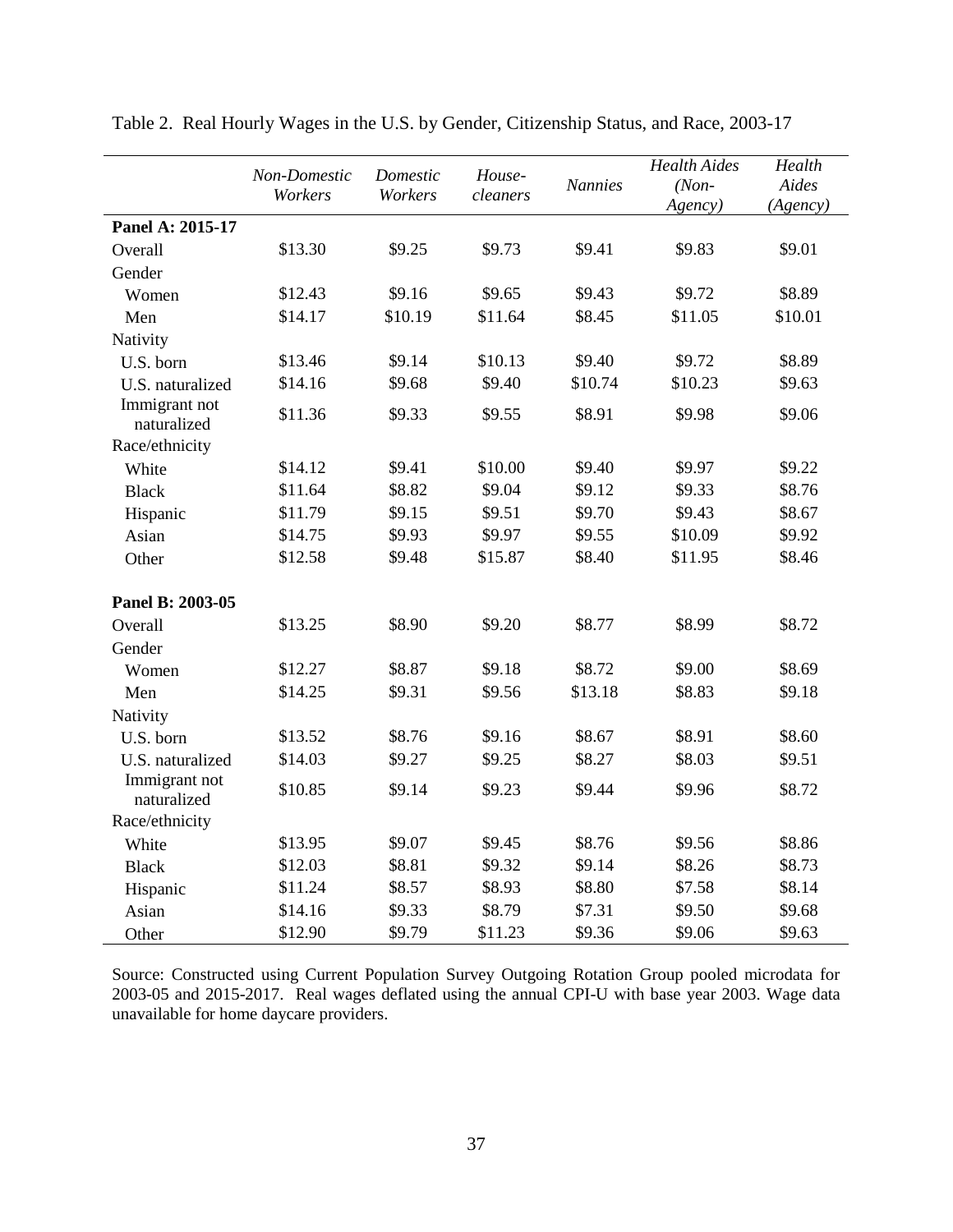#### Table 3. New Jersey Household Survey Results

**1. Have you or someone in your household ever hired a maid, housekeeper, nanny, caretaker, home health aide, or similar type of domestic worker to regularly perform household services in your home?**

|                | Total |      | Gender |       | Race      | Income     |          |
|----------------|-------|------|--------|-------|-----------|------------|----------|
|                |       | Male | Female | White | Non-white | $<$ \$100K | $$100K+$ |
| Yes            | 31%   | 29%  | 34%    | 35%   | 26%       | 23%        | 46%      |
| N <sub>o</sub> | 69%   | 71%  | 66%    | 65%   | 74%       | 77%        | 54%      |
| Sample size    | 998   | 524  | 474    | 683   | 294       | 489        | 333      |

#### **2. As for domestic worker who has most recently worked – or is currently working – in your home, did you hire this domestic worker directly or through an agency?**

|                      | Total |      | Gender |       | Race      | Income     |          |
|----------------------|-------|------|--------|-------|-----------|------------|----------|
|                      |       | Male | Female | White | Non-white | $<$ \$100K | $$100K+$ |
| Directly             | 61%   | 64%  | 58%    | 61%   | 58%       | 57%        | 71%      |
| Through an<br>agency | 34%   | 26%  | 41%    | 35%   | 34%       | 38%        | 26%      |
| Don't know           | 5%    | 10%  | 1%     | 4%    | 8%        | 5%         | 3%       |
| Sample size          | 353   | 177  | 176    | 262   | 86        | 135        | 160      |

#### **3. Did this person perform domestic services at your home every day, a few times a week, once a week, a few times a month, once a month, or less often than that? Or has it been so long ago that you can't recall?**

|                        | Total |          | Hired Type |      | Gender |       | Race      |            | Income   |
|------------------------|-------|----------|------------|------|--------|-------|-----------|------------|----------|
|                        |       | Directly | Agency     | Male | Female | White | Non-white | $<$ \$100K | $$100K+$ |
| Every day              | 11%   | 7%       | 17%        | 14%  | 8%     | 10%   | 10%       | 13%        | 8%       |
| A few times a<br>week  | 22%   | 18%      | 26%        | 25%  | 20%    | 15%   | 38%       | 26%        | 17%      |
| Once a week            | 11%   | 13%      | 8%         | 15%  | 8%     | 13%   | 8%        | 8%         | 15%      |
| A few times a<br>month | 29%   | 32%      | 27%        | 24%  | 34%    | 34%   | 21%       | 20%        | 38%      |
| Once a month           | 11%   | 17%      | 4%         | 9%   | 13%    | 14%   | 6%        | 11%        | 13%      |
| Less often             | 10%   | 8%       | 14%        | 8%   | 12%    | 10%   | 10%       | 16%        | 3%       |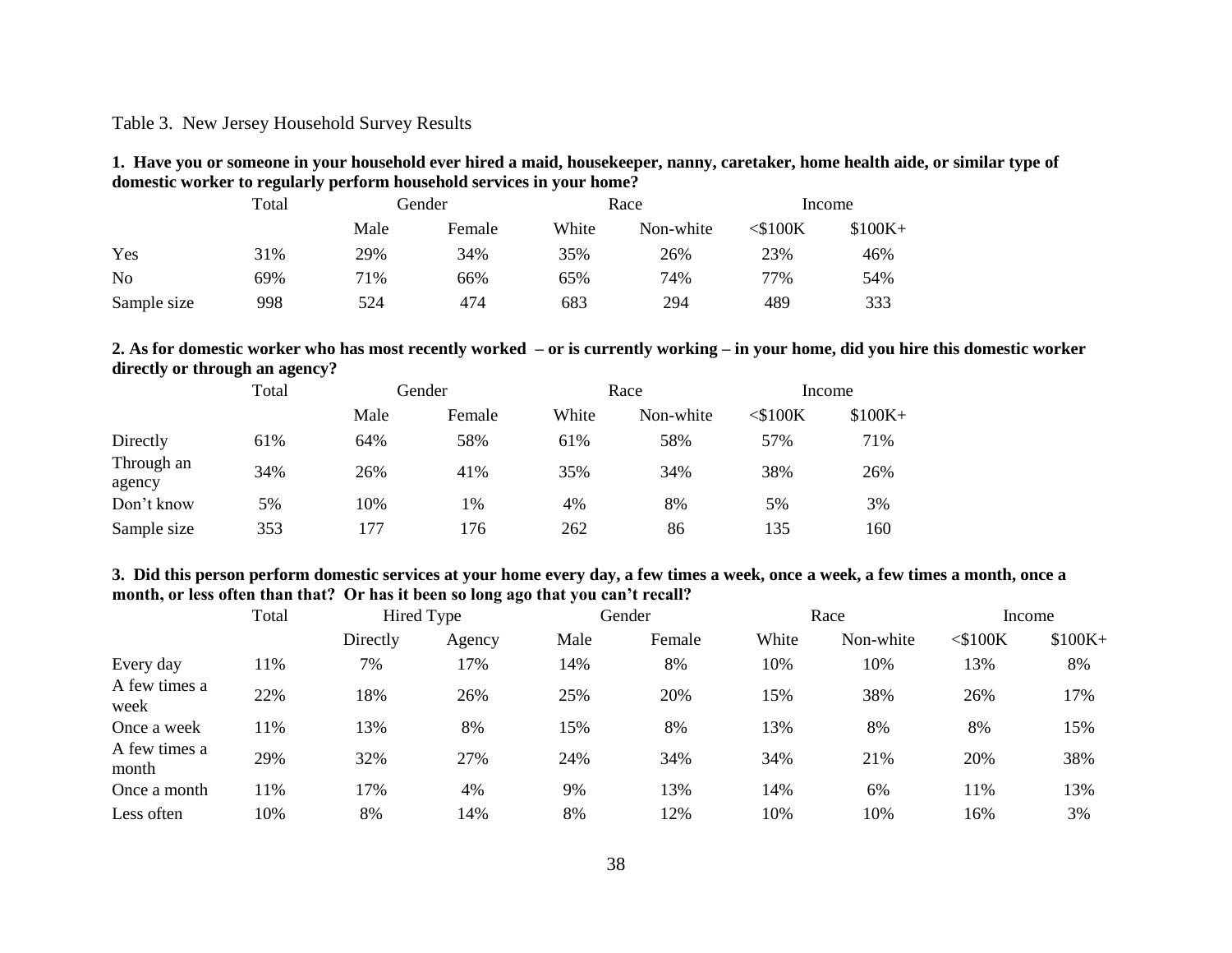| Too long ago<br>to recall | 4%  | 3%      | 3% | 4%  | 4%  | 3%    | 7% | 5%  | 5%  |
|---------------------------|-----|---------|----|-----|-----|-------|----|-----|-----|
| Don't know                | 1%  | 1%      | 1% | 0%  | 2%  | $1\%$ | 0% | 0%  | 1%  |
| Sample size               | 698 | $- - 1$ |    | 176 | 176 | 261   | 87 | 134 | 160 |

| 4. Thinking about this same domestic worker, did you typically arrange for them to take a scheduled break during the work day, or not? |
|----------------------------------------------------------------------------------------------------------------------------------------|
| Or did they not work long enough to need a scheduled break?                                                                            |

|                             | Total | Gender |        |       | Race      | Income     |          |
|-----------------------------|-------|--------|--------|-------|-----------|------------|----------|
|                             |       | Male   | Female | White | Non-white | $<$ \$100K | $$100K+$ |
| Yes                         | 29%   | 30%    | 27%    | 24%   | 37%       | 40%        | 22%      |
| N <sub>o</sub>              | 10%   | 11%    | 10%    | 8%    | 15%       | 7%         | 11%      |
| Did not work<br>long enough | 58%   | 58%    | 58%    | 64%   | 48%       | 51%        | 63%      |
| Don't know                  | 3%    | 1%     | 5%     | 5%    | 0%        | 2%         | 4%       |
| Sample size                 | 219   | 109    | 110    | 167   | 48        | 79         | 114      |

#### **5. How familiar are you with the federal law known as the Fair Labor Standards Act? Very familiar, somewhat familiar, not very familiar, or not familiar at all?**

|                        | Total |          | Hired Type |      | Gender |       | Race      |            | Income   |  |
|------------------------|-------|----------|------------|------|--------|-------|-----------|------------|----------|--|
|                        |       | Directly | Agency     | Male | Female | White | Non-white | $<$ \$100K | $$100K+$ |  |
| Very familiar          | 12%   | 15%      | 9%         | 17%  | 9%     | 12%   | 13%       | 13%        | 13%      |  |
| Somewhat<br>familiar   | 34%   | 36%      | 32%        | 34%  | 33%    | 36%   | 29%       | 33%        | 36%      |  |
| Not very<br>familiar   | 18%   | 17%      | 20%        | 20%  | 17%    | 18%   | 19%       | 12%        | 19%      |  |
| Not familiar<br>at all | 35%   | 31%      | 38%        | 29%  | 40%    | 34%   | 38%       | 42%        | 30%      |  |
| Don't know             | 1%    | 1%       | 1%         | 0%   | 1%     | 1%    | 1%        | 0%         | 1%       |  |
| Sample size            | 353   | 221      | 115        | 177  | 176    | 262   | 87        | 135        | 160      |  |

**6. Thinking again about this same domestic worker, and to the best of your knowledge, was your domestic worker covered by the Fair Labor Standards Act, or not?**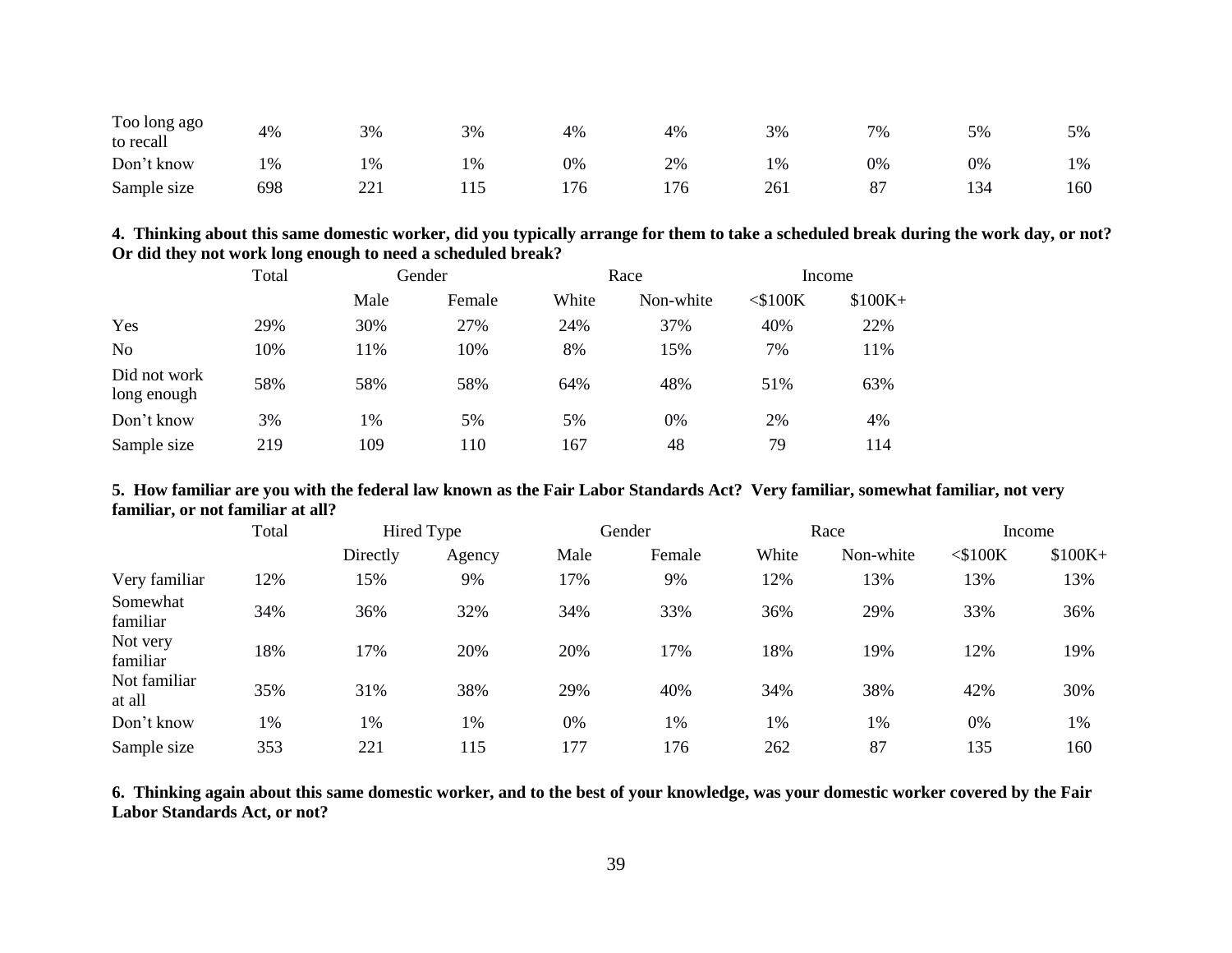|                | Total<br>Hired Type |          | Gender |      | Race   |       | Income    |            |          |
|----------------|---------------------|----------|--------|------|--------|-------|-----------|------------|----------|
|                |                     | Directly | Agency | Male | Female | White | Non-white | $<$ \$100K | $$100K+$ |
| Yes            | 37%                 | 31%      | 51%    | 34%  | 39%    | 38%   | 32%       | 36%        | 37%      |
| N <sub>o</sub> | 5%                  | 23%      | 0%     | 18%  | 13%    | 14%   | 17%       | 13%        | 20%      |
| Don't know     | 48%                 | 46%      | 48%    | 48%  | 48%    | 48%   | 50%       | 51%        | 43%      |
| Sample size    | 348                 | 218      | 14     | 175  | 173    | 258   | 86        | 134        | 158      |

#### **7. Have you ever had a domestic worker living in your home?**

|             | Total | Hired Type |        | Gender |        | Race  |           | Income     |          |
|-------------|-------|------------|--------|--------|--------|-------|-----------|------------|----------|
|             |       | Directly   | Agency | Male   | Female | White | Non-white | $<$ \$100K | $$100K+$ |
| Yes         | 8%    | 7%         | 8%     | 6%     | 10%    | 8%    | 9%        | 9%         | 5%       |
| <b>No</b>   | 91%   | 93%        | 92%    | 92%    | 90%    | 92%   | 89%       | 91%        | 95%      |
| Don't know  | 1%    | 0%         | 0%     | 2%     | 0%     | 0%    | 2%        | 0%         | 0%       |
| Sample size | 352   | 220        | 15     | 176    | '76    | 261   | 87        | 135        | 160      |

#### **8. Thinking about the domestic worker who has most recently lived with you, did you deduct the cost of each of the following from your domestic worker's pay:**

|             | Lodging | Food |
|-------------|---------|------|
| Yes         | 11\%    | 7%   |
| No          | 71%     | 75%  |
| Don't know  | 19%     | 19%  |
| Sample size | 32      | 32   |